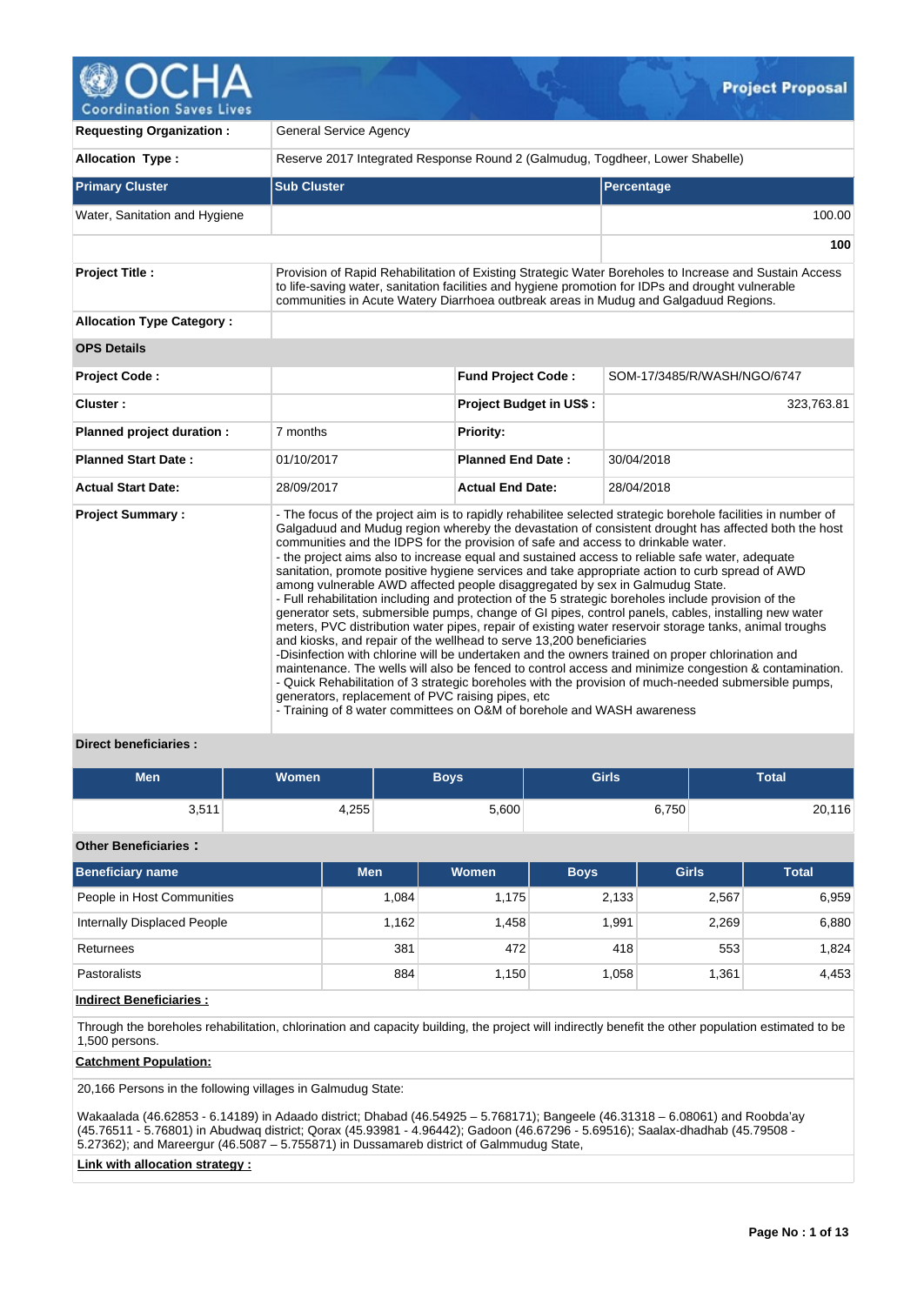The proposed action is in line with the WASH Cluster Strategic objectives of early response to humanitarian emergencies and reducing WASH related morbidity rates and therefore saving lives among drought-affected communities. Poor access to water currently remains the single biggest threat to lives of drought-affected pastoral populations in Galmudug State. The ongoing drought has aggravated the water situation in areas with water sources already suffering years of neglect and poor maintenance. Long distance travel to water points has an adverse effect on women and girls' health and safety as well as other vulnerable groups. Through the proposed WASH interventions the action will address immediate and medium-long term WASH needs. General Service Agency has been implementing WASH and Education programs in area since 2006. The proposed program will link with GSA's ongoing interventions. GSA believes an integrated, holistic intervention is required to meet the urgent and inter-connected education, food security, nutrition and WASH needs in gap geographic areas.

#### **Sub-Grants to Implementing Partners :**

| <b>Partner Name</b>                                   | <b>Partner Type</b> | <b>Budget in US\$</b> |
|-------------------------------------------------------|---------------------|-----------------------|
|                                                       |                     |                       |
| Other funding secured for the same project (to date): |                     |                       |

**Other Funding Source Other Funding Amount**

# **Organization focal point :**

| <b>Name</b>             | Title                                      | Email             | <b>IPhone</b>  |
|-------------------------|--------------------------------------------|-------------------|----------------|
| Jamal Salah             | GSA - Director                             | jsjamal@gmail.com | +252-907795541 |
| Nasreldin Hamid Abdalla | WASH Technical Manager   nasrgsa@gmail.com |                   | +254-727140302 |

### **BACKGROUND**

#### **1. Humanitarian context analysis**

Lack of rains for consecutive seasons and poor rainfall in Somalia has led to a severe drought that has killed livestock and crops, displaced more than half a million of Somalis, and left around 6.2 out of 12.3 million people in need of humanitarian assistance according to UNHCR and WASH Cluster. Nearly 5.5 million people are at risk of contracting water-borne diseases like cholera. In June 2017, the Ministry of Health of Somalia has reported the cumulative figures for the cholera outbreak since the beginning of the year stands at 45400 cases and 738 deaths. Most of the cases were reported in Bay, Bakool, Mudug, Galgadud, Middle and lower Shabelle regions. This is further worsened by the lack of already existing basic health and WASH services in most regions that are affected by the drought. 44% of the population in Mudug and Galgaduud are already in acute food and livelihood crisis, whereas 318,000 are in humanitarian emergency (FSNAU post-Gu Nutrition report, 2017). According to SWALIM June 2017 report, Gu rainy season was generally poor in most parts of the country, with very poor rains recorded in Galmudug State. The country experienced yet another below-average season affecting the recovery of the key livelihood sectors; agricultural and livestock. So far, drought conditions continues to affect these regions; a situation that may persist until the next rainy season in October 2017. Climate model predictions indicate a 45 per cent possibility of an El Niño event in late 2017, which often results in enhanced rainfall in Somalia (OCHA July 2017).

Rapid assessment conducted by GSA in Galmudug State in May 2017, established that pastoral populations have limited access to water for human consumption. Major water sources such as shallow wells have dried up and unprecedented pressure put on the few existing ones, already suffering years of neglect and poor maintenance. Long distance travel to water points has an adverse effect on women and girls' health and safety as well as other vulnerable groups. Cost of water tripled in the last one month and livestock prices sharply declined (50%) in most markets due to poor animal body conditions (FSNAU May 29, 2017). These nomads are particularly dependent on livestock and seasonal employment, and do not have steady cash incomes to enable them access water. Galkacyo Hospital, the biggest in Galmudug state, is filled with patients suffering from stomach pain, vomiting and diarrhea. Line listing data from the hospital where Cholera Treatment Unit (CTU) was set up indicates that 3,359 cases have been reported since the outbreak. 49% of the cases being women. Most of the cases comes from areas depend mainly on shallow wells or barkeds as main water sources and majority of them are unprotected. The outbreak has worsened already dire humanitarian situation in the area which also hosts a high case load of IDPs and returnees.

#### **2. Needs assessment**

According to a rapid drought assessment conducted by GSA in May 2017 in rural and pastoral areas in Galkacyo. Adaado, Abudwaq and Dhuusamarreeb districts of Galmudug State, the impact of the drought conditions are severe and continue to deteriorate at an alarming rate. The ongoing drought has aggravated the water situation in areas with water sources already suffering years of neglect and poor maintenance. The inhabitants in affected villages are facing a serious humanitarian crisis, especially women and children who are prone to water-borne diseases, caused by polluted water, poor sanitation and hygiene. The majority of rural populations assessed reported that the wells are not chlorinated regularly and the price is also high making it out of reach for many poor households thus resulting to the unsafe sources. As a result, this has hampered containment of the AWD outbreak. The drought crisis has placed disproportionate burden on women and girls, who are largely responsible for ensuring that households have adequate food and water. The assessment has revealed that women and girls walked for between 15-30 Kms in search of water for domestic use as nearer water sources have either dried up, have become contaminated, more saline or non-functional-in case of boreholes. The current daily per capita water consumption was estimated at 6.6 litres in the assessed areas in Mudug and Galgaduud which is below the SPHERE standards. Cases of diarrhea and skin infections among children, largely related to reduced water quantities, were reported in most affected villages, such as Ceel-Cagaf, Saalax-dhadhab, Gadoon, Qorax, Gudinlabe, Durdur, Caadokibir, Balanbale and Qarqoora in Galmudug State. There are still patients of AWD admitted at temporary CTU in Galkacyo Hospital. The hospital lacks adequate latrines and water to cope with high case load during the height of the outbreak. Latrine sharing ratio is more than 30 in some of the settlements leading to a high filling up rate. Poor hygiene practices have also been observed with very few practicing hand washing with soap. Gaps also exist in follow-up of cases after being discharged from the hospital to avoid cross-infection and re-infection. Based on this, GSA targets 20,160 people in three districts of Galmudug State by provision of water through rehabilitation of strategic boreholes in Adaado, Abudwaq and Dhuusamarreeb districts and wells chlorination. The community will also be trained on proper management of water system and safe hygiene especially in the areas affected by the AWD/cholera outbreak. GSA consulted community leaders, local authorities, schools, and nutrition centre committees including women, disabled and other vulnerable groups as well as households in this assessment.

#### **3. Description Of Beneficiaries**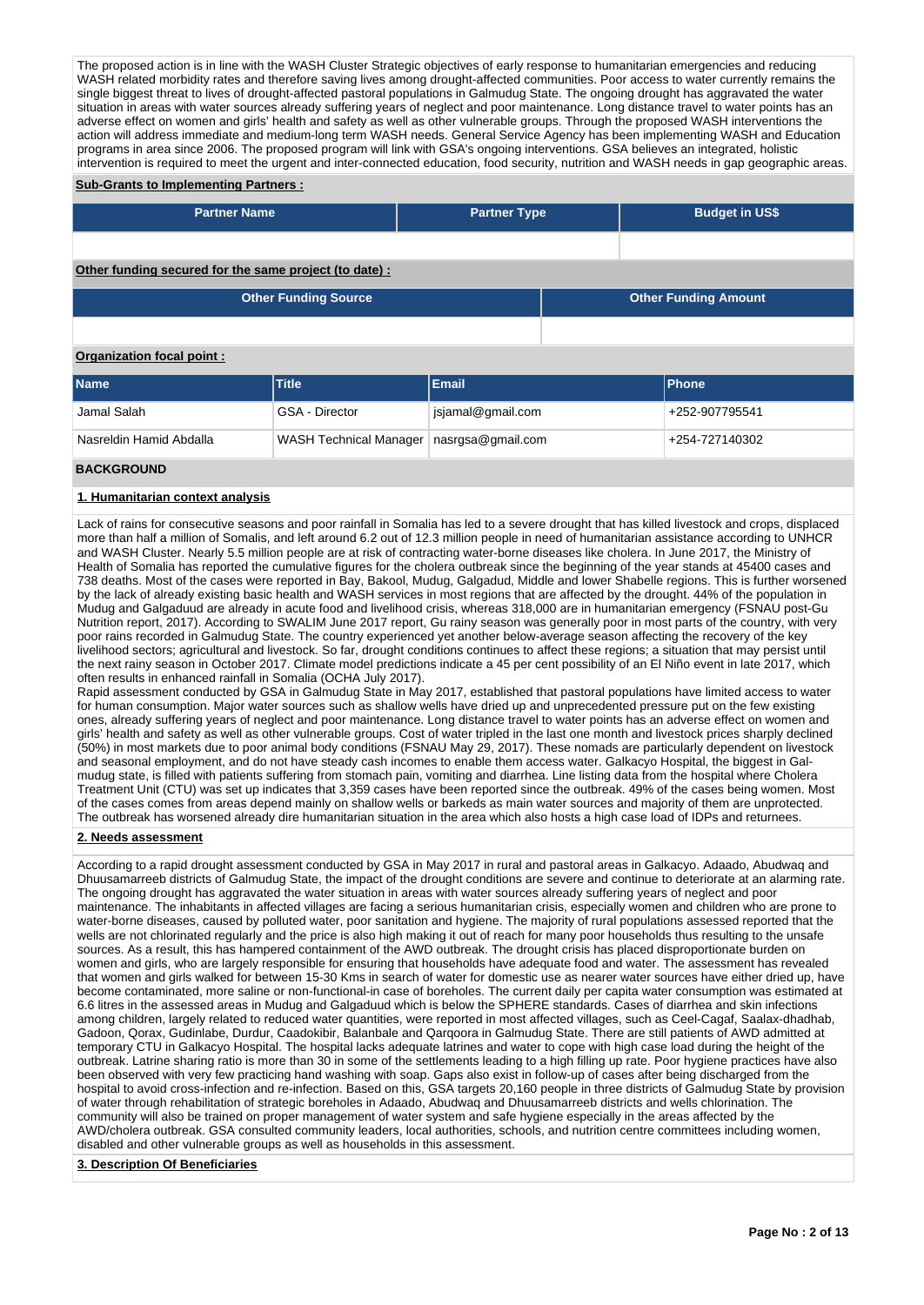The project is targeting 20,160 (women, men, boys and girls) drought affected host communities pastoral, and IDPs community members in Wakaalada (46.62853 - 6.14189) in Adaado district; Dhabad (46.54925 – 5.768171); Bangeele (46.31318 – 6.08061) and Roobda'ay (45.76511 - 5.76801) in Abudwaq district; Qorax (45.93981 - 4.96442); Gadoon (46.67296 - 5.69516); Saalax-dhadhab (45.79508 - 5.27362); and Mareergur (46.5087 – 5.755871) in Dussamareb district of Galmmudug State, these locations have the highest number of cases since the start of the AWD outbreak. The target beneficiaries were identified through a joint assessment conducted by GSA and WASH cluster members. GSA conducted an independent rapid needs assessment in the same target areas to get more in-depth information in which water and sanitation facilities were identified as highest priority at the moment. The beneficiaries selected through a consultative process with the community leaders in order to ensure the vulnerable with no means to improve their household hygiene are targeted. Female headed households will be prioritized and transparency will be ensured.

#### **4. Grant Request Justification**

Poor access to water currently remains the single biggest threat to lives of drought-affected pastoral populations in Galmudug State. The ongoing drought has aggravated the water situation in areas with water sources already suffering years of neglect and poor maintenance. Long distance travel to water points has an adverse effect on women and girls' health and safety as well as other vulnerable groups. GSA aims to address the water shortage by rehabilitation and repair of strategic boreholes including operation and maintenance support; wells chlorination; hygiene awareness rising focusing on household water treatment especially in the areas affected by the AWD/cholera outbreak. GSA consulted community leaders, local authorities, schools, and nutrition centers committees including women, disabled and other vulnerable groups as well as households in this assessment.

#### **5. Complementarity**

GSA has strong programmatic presence in proposed regions through its development and humanitarian programming which complement each other. GSA has extensive experience in planning and implementing WASH activities including drilling and rehabilitation of strategic boreholes, emergency water trucking for drought affected communities in South central Somalia, flood protection & rehabilitation flood relief canals and construction of new water flow gates with lifting mechanism along Shabelle regions, hygiene promotion, capacity building of water management committees, community work with reconciliation and peace talks with the elders and the religious leaders.. In particular, the organization has ongoing Water, Sanitation and Hygiene (WASH) projects in Galmudug State that will complement the proposed activities. With funding from Norwegian Ministry of Foreign Affairs GSA with our partners Yme Foundation and NorSom organization currently implementing major complete facilities for water, sanitation and hygiene provision in Galmudug, Middle and Lower Shabelle by drilling new boreholes, rehabilitating existing water wells and flood preparedness and risk reduction along Shabelle river. GSA is also implementing long-term development programs in proposed project areas which include Technical Vocational Education and Natural Resource Management.

#### **LOGICAL FRAMEWORK**

#### **Overall project objective**

The overall objective of the project is response to the ongoing drought and to mitigate the risk of WASH related disease outbreaks, in particular AWD/cholera through provision of lifesaving and sustained clean drinking water, for IDPs, Vulnerable AWD affected people and marginalized communities in Galmudug State.

#### **Water, Sanitation and Hygiene**

| <b>Cluster objectives</b>                                                       | <b>Strategic Response Plan (SRP) objectives</b>                                                                                                                                                     | <b>Percentage of activities</b> |
|---------------------------------------------------------------------------------|-----------------------------------------------------------------------------------------------------------------------------------------------------------------------------------------------------|---------------------------------|
| Provide access to safe water, sanitation and<br>hygiene for people in emergency | 2017-SO1: Provide life-saving and life-<br>sustaining integrated multi-sectoral<br>assistance to reduce acute humanitarian<br>needs and reduce excess mortality among<br>the most vulnerable people | 100                             |
|                                                                                 |                                                                                                                                                                                                     |                                 |

**Contribution to Cluster/Sector Objectives :** Provide access to safe water, sanitation and hygiene for people in emergency need

#### **Outcome 1**

20,116 Vulnerable AWD affected population including women, girls, boys and men, have increased equal and sustained access to reliable safe water, 15 liters per person per day, within 1km radius at the end of the project.

#### **Output 1.1**

#### **Description**

Provide safe water to drought-affected (IDPs and host community) persons through rehabilitation of wells and chlorination

#### **Assumptions & Risks**

Security access will not deteriorate drastically

Political stability: The political situation and stability continues to improve

Beneficiaries are able and willing to take part in the project implementation

Hindrances to effective transportation and distribution, such as road blocks, are removed and access to settlements / return sites maintained

#### **Indicators**

|                                     |                                                                              |                                                                                          |            | End cycle beneficiaries |  |              | End<br>cycle  |  |  |  |
|-------------------------------------|------------------------------------------------------------------------------|------------------------------------------------------------------------------------------|------------|-------------------------|--|--------------|---------------|--|--|--|
| Code                                | <b>Cluster</b>                                                               | <b>Indicator</b>                                                                         | <b>Men</b> | <b>Women</b>            |  | Boys   Girls | <b>Target</b> |  |  |  |
| Indicator 1.1.1                     | Water, Sanitation and<br>Hygiene                                             | Number of people with sustained access to safe<br>water                                  |            |                         |  |              | 20.116        |  |  |  |
| Progress reports<br>Photos with GPS | <b>Means of Verification:</b> KAP survey at the start and end of the project |                                                                                          |            |                         |  |              |               |  |  |  |
| Indicator 1.1.2                     | Water, Sanitation and<br>Hygiene                                             | % of households with positive chlorine residual in<br>the drinking water at point of use |            |                         |  |              | 75            |  |  |  |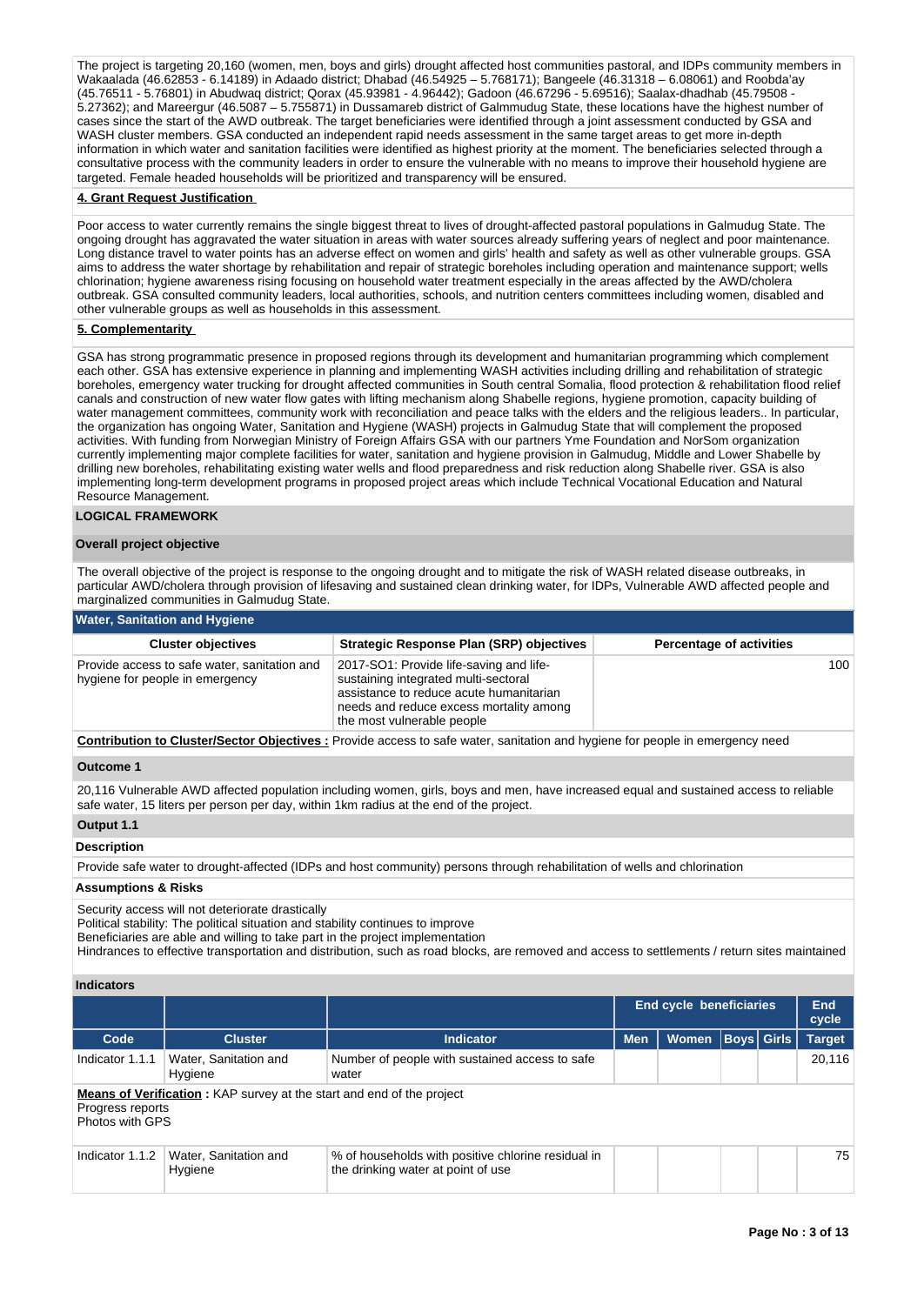| <b>FGDs</b>                                                                                      | <b>Means of Verification:</b> Household water survey<br>KAP survey at the start and end of the project |                                                                                                                                 |  |  |       |
|--------------------------------------------------------------------------------------------------|--------------------------------------------------------------------------------------------------------|---------------------------------------------------------------------------------------------------------------------------------|--|--|-------|
| Indicator 1.1.3                                                                                  | Water, Sanitation and<br>Hygiene                                                                       | Number of beneficiaries, disaggregated by sex<br>and age, with access to sustained to Household<br>water treatment              |  |  | 1.250 |
| Household water survey<br><b>Focused Group Discussion</b><br>Progress reports<br>Photos with GPS | <b>Means of Verification:</b> KAP survey at the start and end of the project                           |                                                                                                                                 |  |  |       |
| Indicator 1.1.4                                                                                  | Water, Sanitation and<br>Hygiene                                                                       | Number of wash committee members who have<br>participated in capacity building activities                                       |  |  | 80    |
|                                                                                                  |                                                                                                        | Means of Verification : Number of gender balanced water committee members who have participated in canacity building activities |  |  |       |

**Means of Verification :** Number of gender balanced water committee members who have participated in capacity building activities

# **Activities**

# **Activity 1.1.1**

### **Standard Activity : Water point construction or rehabilitation**

A. Full rehabilitation and protection of the 5 strategic boreholes (Wakaalada BH (46.62853 - 6.14189) in Adaado district; Roobda'ay BH in Balanbale area (45.76511 - 5.76801) and Dhabad BH (46.54925 – 5.768171) in Abudwaq district; Qorax BH in Gurcel area (45.93981 - 4.96442) and Mareergur BH (46.5087 – 5.755871) in Dussamareb district that were heavily used during the drought. Rehabilitation include provision of the generator sets, submersible pumps, change of GI pipes, control panels, cables, installing new water meters, PVC distribution water pipes, repair of existing water reservoir storage tanks, animal troughs and kiosks, and repair of the wellhead to serve 13,200 beneficiaries; Disinfection with chlorine will be undertaken and the owners trained on proper chlorination and maintenance. The wells will also be fenced to control access and minimize congestion & contamination.

B. Quick Rehabilitation of 3 strategic boreholes; Saalax-dhadhab (45.79508 - 5.27362); Gadoon (46.67296 - 5.69516) in Dusemareeb district; Bangeele (46.31318 – 6.08061) by providing new generator sets, submersible pumps, GI pipes; provision fuel and spare parts (Engine oil, filters, tool box…etc) and support to operational and maintenance costs to serve 8,500 beneficiaries; Disinfection with chlorine will be undertaken and the owners trained on proper chlorination and maintenance. All these wells will also be fenced to control access and minimize congestion & contamination.

### **Activity 1.1.2**

#### **Standard Activity : Chlorination (stand alone separate to O&M)**

In response to the contaminated wells and untreated water, GSA will target the 8 strategic boreholes and install inline dosers to ensure the water distributed has positive residual chlorine. In wells with no mechanized systems or storage facilities, spot chlorination will be undertaken and the residual chlorine monitored. Donkey cart vendors will be targeted for spot chlorination to ensure the water is safe and has residual chlorine before being sold to the end users.

#### **Activity 1.1.3**

#### **Standard Activity : Household water treatment**

Distributions of 18750 Aquatabs to 1250 households for a period of 3 month to be utilized at HH level in order to provide clean and potable water in AWD/cholera risk prone areas in Adaado, Abudwaq and Dhuusamarreeb districts. Monitor through beneficiary sheets with beneficiary thumbprint or signature to verify receipt in addition to photos.

#### **Activity 1.1.4**

### **Standard Activity : Capacity building (water committees and WASH training)**

Reduce water point breakdowns by at least 70% through formation and capacity building of 8 water point committees (56 men and 24 women) on operation and maintenance of the newly rehabilitated water systems and provision of maintenance kits to ensure proper management of the boreholes and access of all beneficiaries. This will be done in mutual consultation with community elders and local administrations to ensure a gender balance of women, men in the planning, implementation and administration process.

# **Additional Targets :**

### **M & R**

### **Monitoring & Reporting plan**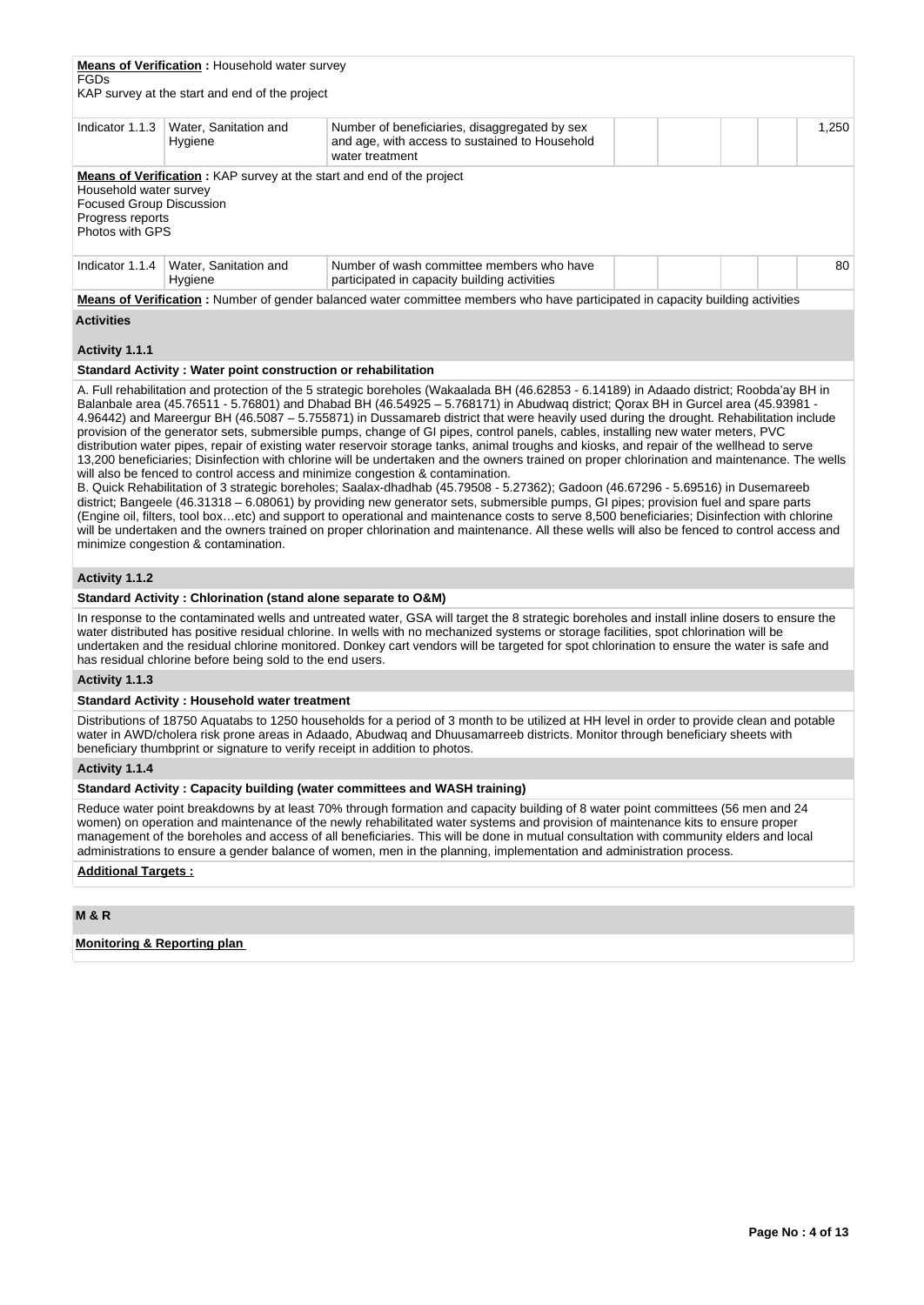The project will be implemented directly by GSA and it has a functioning M&E department that oversees the implementation of projects including quality control. Monitoring will be an ongoing activity throughout the project life through established Monitoring and Evaluation Framework which defines the process of, and provides the tools for, data collection and reporting throughout the project cycle. At project start, grant start up meetings will be held in Galkacyo supported by the Country M& E Coordinator. This meeting will see persons involved in the project introduced to the action, its objectives, and indicators and a reporting timeline will be agreed. GSA director will hold the main responsibility of the project. GSA WASH specialists will take part in the field operations. The GSA logistician will be responsible for the procurement and supply of all the equipment needed. The director plays an important role in the communication with the communities in the villages, local and state authorities.

Data will be collected through regular field visits, observation, photography, meetings, and reports on a bi weekly basis, and the results of these will be reported through GSAs field visit, interim monitoring and annual reports both to OCHA and internally within GSA. Baseline assessment will be conducted; this will be followed up by an end line survey at the end of the project. This will give the opportunity of measuring mainly outcomes as highlighted in the log frame throughout the project implementation period. Outputs will be collected using beneficiary registration forms, training reports and field visit reports. By using ODK mobile data collection platform that GSA uses, it will be possible to establish GPS location for the data collected, also upon data collection it is possible to extract real time data and create info graphics to show progress towards results, further when needed data can be exported to larger data analysis software. Do no harm approaches will be employed to mitigate any disagreement or conflicts on project resources. Complaints Response and Feedback mechanism with a toll-free line will be provided and there will be a focal point that receives and responds to all complaints and feedback from targeted and non-targeted population. A final report will be submitted to OCHA within one month of the completion of the project. Project evaluation will take place at the end of the project activities to evaluate the achievements and impact of the project.

#### **Workplan**

| <b>Activitydescription</b>                                                                                                                                                                                                                                                                                                                                                                                                                                                                                                                                                                                                                                                                                                                                                                                                                                                                                                                                                                                                                                                                                                                                                                                                                                                                                                                                                                                                              | Year |          | 2        | 3            |   | 5 |  | 8 | 9 | 10           | 11           | 12           |
|-----------------------------------------------------------------------------------------------------------------------------------------------------------------------------------------------------------------------------------------------------------------------------------------------------------------------------------------------------------------------------------------------------------------------------------------------------------------------------------------------------------------------------------------------------------------------------------------------------------------------------------------------------------------------------------------------------------------------------------------------------------------------------------------------------------------------------------------------------------------------------------------------------------------------------------------------------------------------------------------------------------------------------------------------------------------------------------------------------------------------------------------------------------------------------------------------------------------------------------------------------------------------------------------------------------------------------------------------------------------------------------------------------------------------------------------|------|----------|----------|--------------|---|---|--|---|---|--------------|--------------|--------------|
| Activity 1.1.1: A. Full rehabilitation and protection of the 5 strategic boreholes<br>(Wakaalada BH (46.62853 - 6.14189) in Adaado district; Roobda'ay BH in                                                                                                                                                                                                                                                                                                                                                                                                                                                                                                                                                                                                                                                                                                                                                                                                                                                                                                                                                                                                                                                                                                                                                                                                                                                                            |      |          |          |              |   |   |  |   |   | X.           | ΙX.          | $\mathsf{X}$ |
| Balanbale area (45.76511 - 5.76801) and Dhabad BH (46.54925 - 5.768171) in<br>Abudwag district; Qorax BH in Gurcel area (45.93981 - 4.96442) and Mareergur<br>BH (46.5087 – 5.755871) in Dussamareb district that were heavily used during the<br>drought. Rehabilitation include provision of the generator sets, submersible pumps,<br>change of GI pipes, control panels, cables, installing new water meters, PVC<br>distribution water pipes, repair of existing water reservoir storage tanks, animal<br>troughs and kiosks, and repair of the wellhead to serve 13,200 beneficiaries;<br>Disinfection with chlorine will be undertaken and the owners trained on proper<br>chlorination and maintenance. The wells will also be fenced to control access and<br>minimize congestion & contamination.<br>B. Quick Rehabilitation of 3 strategic boreholes; Saalax-dhadhab (45.79508 -<br>5.27362); Gadoon (46.67296 - 5.69516) in Dusemareeb district; Bangeele<br>(46.31318 – 6.08061) by providing new generator sets, submersible pumps, GI<br>pipes; provision fuel and spare parts (Engine oil, filters, tool boxetc) and support<br>to operational and maintenance costs to serve 8,500 beneficiaries; Disinfection<br>with chlorine will be undertaken and the owners trained on proper chlorination and<br>maintenance. All these wells will also be fenced to control access and minimize<br>congestion & contamination. | 2018 | X        | X.       | $\mathsf{X}$ | X |   |  |   |   |              |              |              |
| Activity 1.1.2: In response to the contaminated wells and untreated water, GSA will<br>target the 8 strategic boreholes and install inline dosers to ensure the water                                                                                                                                                                                                                                                                                                                                                                                                                                                                                                                                                                                                                                                                                                                                                                                                                                                                                                                                                                                                                                                                                                                                                                                                                                                                   | 2017 |          |          |              |   |   |  |   |   | $\mathsf{x}$ | $\mathsf{X}$ | $\mathsf{X}$ |
| distributed has positive residual chlorine. In wells with no mechanized systems or<br>storage facilities, spot chlorination will be undertaken and the residual chlorine<br>monitored. Donkey cart vendors will be targeted for spot chlorination to ensure the<br>water is safe and has residual chlorine before being sold to the end users.                                                                                                                                                                                                                                                                                                                                                                                                                                                                                                                                                                                                                                                                                                                                                                                                                                                                                                                                                                                                                                                                                          | 2018 | $\times$ | <b>X</b> | <b>X</b>     | X |   |  |   |   |              |              |              |
| Activity 1.1.3: Distributions of 18750 Aquatabs to 1250 households for a period of 3<br>month to be utilized at HH level in order to provide clean and potable water in                                                                                                                                                                                                                                                                                                                                                                                                                                                                                                                                                                                                                                                                                                                                                                                                                                                                                                                                                                                                                                                                                                                                                                                                                                                                 | 2017 |          |          |              |   |   |  |   |   |              | X            | $\mathsf{X}$ |
| AWD/cholera risk prone areas in Adaado, Abudwag and Dhuusamarreeb districts.<br>Monitor through beneficiary sheets with beneficiary thumbprint or signature to<br>verify receipt in addition to photos.                                                                                                                                                                                                                                                                                                                                                                                                                                                                                                                                                                                                                                                                                                                                                                                                                                                                                                                                                                                                                                                                                                                                                                                                                                 | 2018 |          | X        |              | X |   |  |   |   |              |              |              |
| Activity 1.1.4: Reduce water point breakdowns by at least 70% through formation                                                                                                                                                                                                                                                                                                                                                                                                                                                                                                                                                                                                                                                                                                                                                                                                                                                                                                                                                                                                                                                                                                                                                                                                                                                                                                                                                         | 2017 |          |          |              |   |   |  |   |   | $\times$     | $\mathsf{X}$ | $\mathsf{X}$ |
| and capacity building of 8 water point committees (56 men and 24 women) on<br>operation and maintenance of the newly rehabilitated water systems and provision<br>2018<br>of maintenance kits to ensure proper management of the boreholes and access of<br>all beneficiaries. This will be done in mutual consultation with community elders<br>and local administrations to ensure a gender balance of women, men in the<br>planning, implementation and administration process.                                                                                                                                                                                                                                                                                                                                                                                                                                                                                                                                                                                                                                                                                                                                                                                                                                                                                                                                                      |      | X        | X.       | ΙX.          | X |   |  |   |   |              |              |              |
| <b>OTHER INFO</b>                                                                                                                                                                                                                                                                                                                                                                                                                                                                                                                                                                                                                                                                                                                                                                                                                                                                                                                                                                                                                                                                                                                                                                                                                                                                                                                                                                                                                       |      |          |          |              |   |   |  |   |   |              |              |              |

### **Accountability to Affected Populations**

In order to meet the WASH needs of the effected community beneficiaries, beneficiaries will be fully involved in the project right from needs assessment, selection, implementation and post implementation. Beneficiaries will be fully aware on the scope of the project and expected deliverables. GSA will organize community meetings before and during the project inception, in order to give the community a clear picture about the project objectives and activities. The organization will establish committees that will have hand-in-hand working relations with the project team and beneficiary communities and will exchange any information related to the management and implementation of project activities. Focused group discussions will be conducted regularly on the course of the project to measure the beneficiary satisfaction with the progress and contribution made by the project. Beneficiary Feedback and Response Mechanism (CFRM) will also be used to make sure that the beneficiaries are satisfied with services provided and complaints can be channeled to the right direction, there will be comprehensive checklists based on the consultations with beneficiary's communities that will be applied to facilitate the CFRM process, there will be direct contact between community leaders and project team as technique of CFRM to act accordingly in case of complaints. GSA will adhere the principles of "do no Harm" through not creating any partial, nepotism, conflict oriented and sensitive issues within the project effaced population and beneficiaries.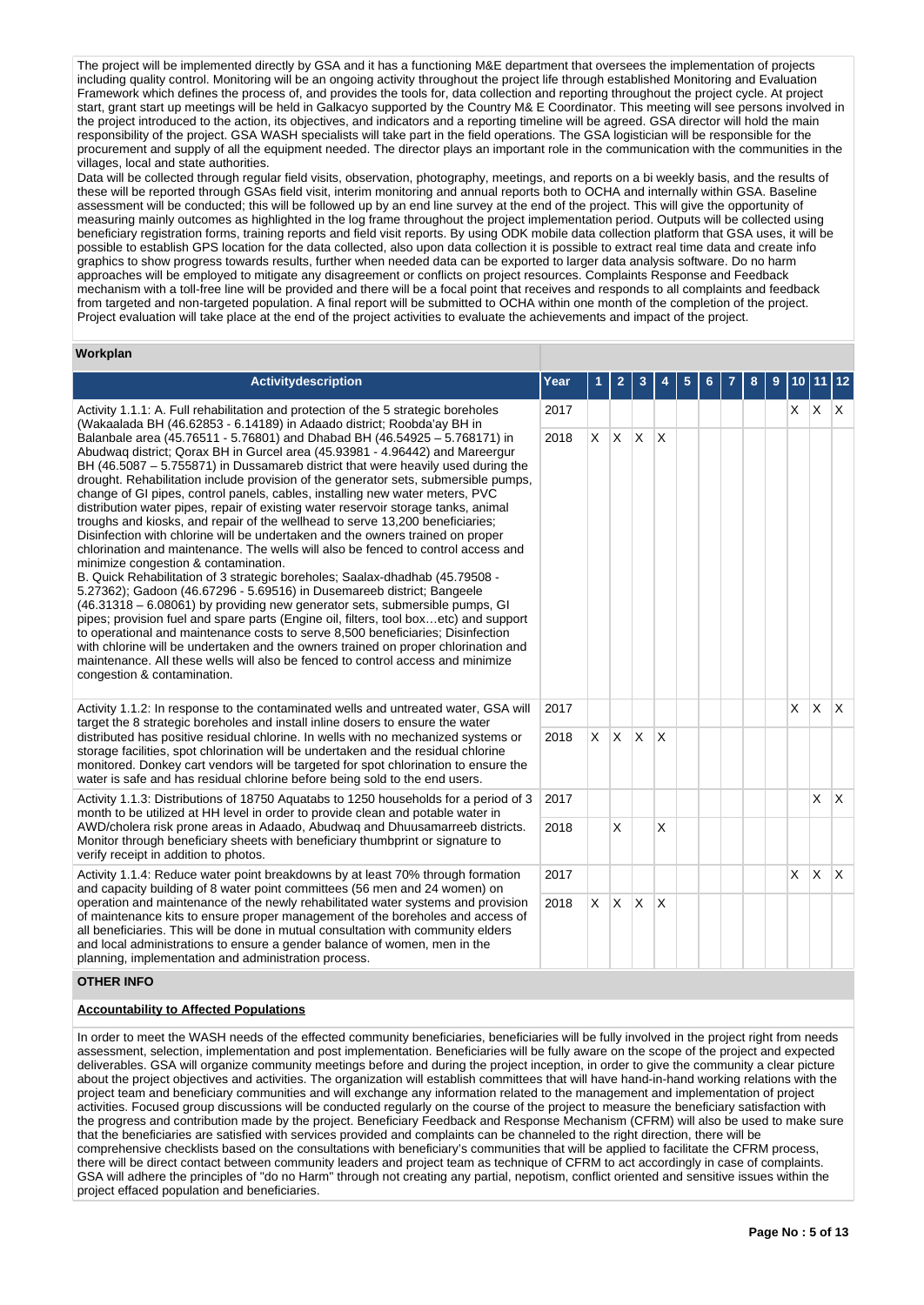#### **Implementation Plan**

GSA will implement all proposed interventions directly and no sub-partners will be engaged. In addition, GSA believes adequate coordination is vital for efficient delivery of humanitarian assistance and ensuring complementarily of efforts amongst partners. Therefore, the proposed activities will continue to maintain strong collaborative and coordinative relationships with existing cluster coordination mechanisms. Collaboration with other WASH and health partners will be key in the implementation. GSA is an active member of WASH cluster at the regional levels in Mudug and Galgaduud and leads coordination activities through joint needs assessments, information sharing and regular meetings. The proposed project will work through the clusters and bilaterally with other humanitarian actors to avoid overlap and prevent duplication in target locations and on beneficiaries. GSA will be responsible for the overall field management of the boreholes rehabilitation, procurement and supply of equipment, mobilization of the local communities and establishing and training the WASH committees. Tailored AWD related hygiene measures will be disseminated through trained community targeting the hot spots where cases will be emanating from. Women will form a higher percentage of the CHPs due to many hygiene related roles undertaken by women at household level. IEC materials translated into local language but with graphics and illustrations will be used during trainings and dissemination of the messages. Monitoring through daily field trips by program staff and jointly with WASH cluster partners will be done.

### **Coordination with other Organizations in project area**

| Name of the organization              | Areas/activities of collaboration and rationale                                                                                                                                                   |
|---------------------------------------|---------------------------------------------------------------------------------------------------------------------------------------------------------------------------------------------------|
| Yme Foundation                        | Site selection of boreholes to ensure no duplication with any ongoing<br>projects, tailoring of the hygiene messages and chlorination. Project<br>plans and outcome will share with WASH cluster. |
| QRC                                   | Site selection of boreholes to ensure no duplication with any ongoing<br>projects, tailoring of the hygiene messages and chlorination. Project<br>plans and outcome will share with WASH cluster. |
| <b>IOM</b>                            | Site selection of boreholes to ensure no duplication with any ongoing<br>projects, tailoring of the hygiene messages and chlorination. Project<br>plans and outcome will share with WASH cluster. |
| <b>IRC</b>                            | Construction of the latrines to ensure no duplication with any ongoing<br>projects. Project plans and outcome will share with WASH cluster.                                                       |
| Ministry of Health, Galkacyo Hospital | line listing and follow up of AWD cases                                                                                                                                                           |
| Local and State level authorities     | Contact has already been established. The project and its activities<br>have been discussed with local and state authorities                                                                      |
| <b>CPD</b>                            | Site selection of boreholes to ensure no duplication with any ongoing<br>projects, tailoring of the hygiene messages and chlorination. Project<br>plans and outcome will share with WASH cluster. |

# **Environment Marker Of The Project**

A+: Neutral Impact on environment with mitigation or enhancement

#### **Gender Marker Of The Project**

2a- The project is designed to contribute significantly to gender equality

#### **Justify Chosen Gender Marker Code**

While effects of drought, water related disease outbreaks in particular AWD/cholera, insecurity and negative environmental conditions in target area (Galmudug State) have had negative effects on target population (for IDPs, vulnerable and marginalized communities), some of the target beneficiaries remain more vulnerable due to their gender. Women are at a higher risk of sexual and domestic violence, economic hardships and lack of access to basic services despite them being culturally responsible for domestic chores such as fetching water and cooking. Women, boys and girls further make up the majority of the drought-affected population, with a large number of households headed by females, adding to their overall vulnerability. The proposed project will particularly benefit women, girls and boys and address their unique vulnerabilities given their cultural roles in water supply, sanitation and hygiene at household levels. It also benefits pastoralist men as they are targeted as part of overall beneficiaries. From the on-set of the project, women will form part of the consultation group to ensure they are involved in decision-making of the implementation of the project.

Proposed WASH activities involved women, men, boys and girls at the assessment and design stages through rapid assessments and surveys. It also responds to the needs and priorities identified by women, men, boys and girls in drought and disease outbreaks affected locations. The project's design and implementation considers specific roles and responsibilities of women, girls, boys and men in the different livelihoods groups and during the different seasons, as well as their access to and control of resources and productive assets. The project will also ensure that feedback sought from communities will reflect the social set up giving a voice to marginalized population groups, and the different gender roles of women, men, boys and girls in target areas.

### **Protection Mainstreaming**

The drought crisis has placed a disproportionate burden on women and girls, because they have to provide water for household use, an assignment that gets even more difficult when water gets degraded as a result of severe droughts. Collection of water and accessing latrines especially at night are a critical security issue for many women and girls, as it can increase the likelihood of rape and sexual abuse. To reduce the burden, time taken to collect water and risks associated with walking long distance to fetch water, protection will be mainstreamed during the implementation of the project to ensure protection risks are reduced which is associated with public health. Women are mainly exposed to gender based violence when accessing latrines especially at night; measures will be put in place so that the distances and location is acceptable and they feel safe to access them at all times. Selection of the beneficiaries will ensure that no group is disadvantaged or exposed to more risk. Beneficiary data will not be collected without consent of the beneficiaries and so are the assessments. Throughout and following implementation, beneficiaries' ideas will be considered through a Complaints Response and Feedback Mechanism. To avoid conflict among the benefiting populations, GSA will ensure that the community leaders play an important role by working closely with project staff in ensuring that all the vulnerable members of the targeted villages are targeted and benefit from the project. Beneficiaries will be provided with a toll-free number, which has a dedicated focal point who receives and responds to all complaints and feedback from targeted and non-targeted population.

#### **Country Specific Information**

**Safety and Security**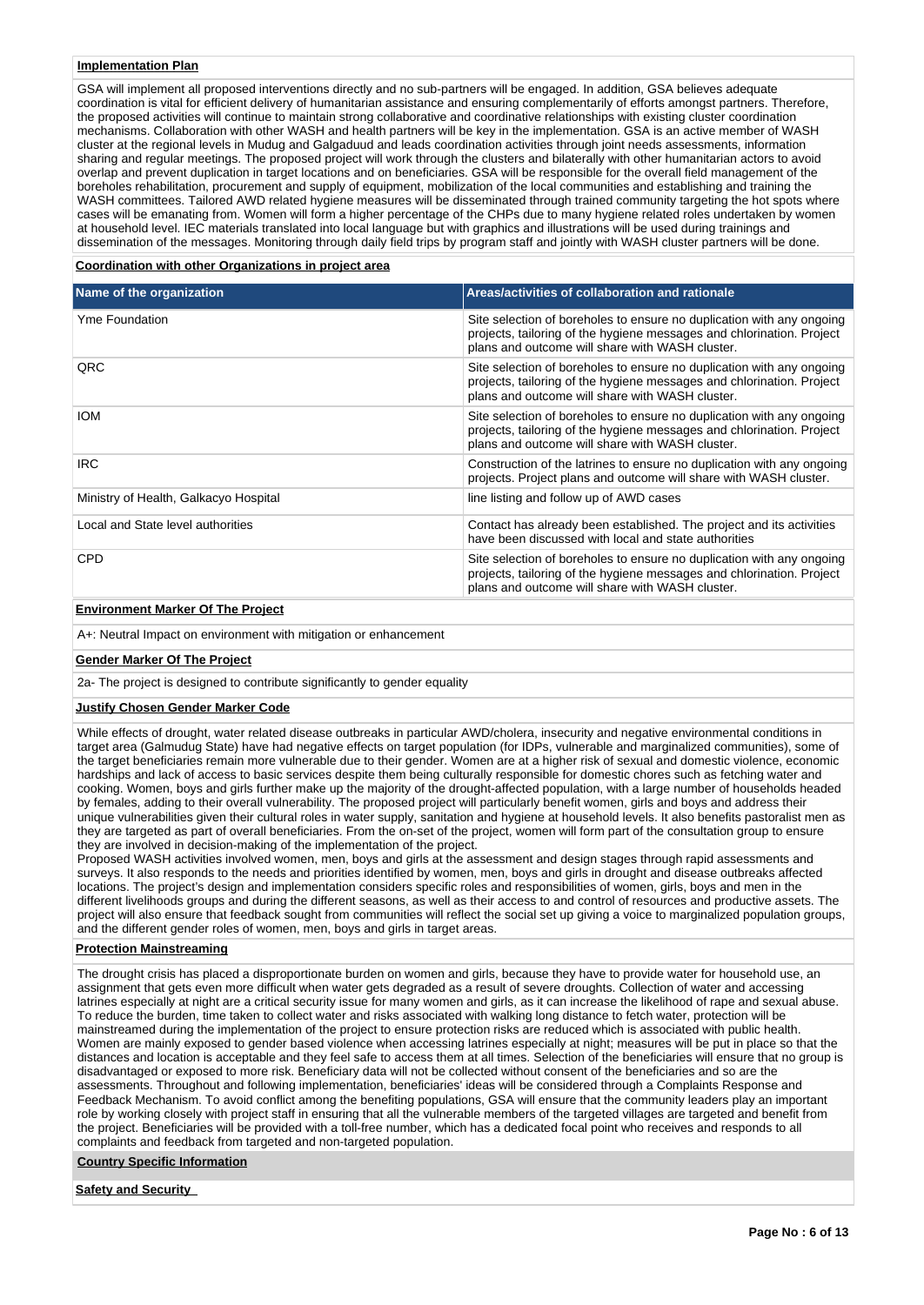Currently, the security situation in Galmudug State is very stable. GSA conducts regular monitoring of the security situation in all project areas and has security procedures put in place to take care of project staff whenever they visit project sites. GSA has strengthened its security information management systems and is working closely with other humanitarian actors in the two regions to monitor all major security incidences. Weekly staff security updates with specific recommendations for program implementation will be shared throughout the project period. Should the security situation worse, GSA's robust safety and security protocols shall be activated. A Security Management Plan is in place, identifying threats/risks, implications, and mitigation measures.

### **Access**

The targeted areas are very accessible to GSA. GSA will also liaise and coordinate with community leaders and government line ministries to further improve access and minimize possible threats. GSA will directly supervise and monitor proposed interventions through field presence of project staff, regular visits by senior GSA staff, post distribution surveys and community feedback. GSA has been working in the two regions since 2006 and has successfully engaged local communities to mitigate against access/security risks. GSA has strong community acceptance in the target locations which will enable successful implementation of proposed project.

### **BUDGET**

| Code              | <b>Budget Line Description</b>            |           | $D / S$ Quantity | Unit<br>cost | <b>Duration</b><br>Recurran<br>ce | $\%$<br>charged<br>to CHF | <b>Total Cost</b> |
|-------------------|-------------------------------------------|-----------|------------------|--------------|-----------------------------------|---------------------------|-------------------|
|                   | 1. Supplies (materials and goods)         |           |                  |              |                                   |                           |                   |
| <b>NA</b>         | <b>NA</b>                                 | <b>NA</b> | $\mathsf 0$      | 0.00         | $\pmb{0}$                         | $\pmb{0}$                 | 0.00              |
|                   | <b>NA</b>                                 |           |                  |              |                                   |                           |                   |
|                   | <b>Section Total</b>                      |           |                  |              |                                   |                           | 0.00              |
|                   | 2. Transport and Storage                  |           |                  |              |                                   |                           |                   |
| <b>NA</b>         | <b>NA</b>                                 | <b>NA</b> | $\pmb{0}$        | 0.00         | 0                                 | $\pmb{0}$                 | 0.00              |
|                   | <b>NA</b>                                 |           |                  |              |                                   |                           |                   |
|                   | <b>Section Total</b>                      |           |                  |              |                                   |                           | 0.00              |
|                   | 3. International Staff                    |           |                  |              |                                   |                           |                   |
| <b>NA</b>         | <b>NA</b>                                 | <b>NA</b> | 0                | 0.00         | 0                                 | $\pmb{0}$                 | 0.00              |
|                   | <b>NA</b>                                 |           |                  |              |                                   |                           |                   |
|                   | <b>Section Total</b>                      |           |                  |              |                                   |                           | 0.00              |
| 4. Local Staff    |                                           |           |                  |              |                                   |                           |                   |
| <b>NA</b>         | <b>NA</b>                                 | <b>NA</b> | 0                | 0.00         | 0                                 | $\pmb{0}$                 | 0.00              |
|                   | <b>NA</b>                                 |           |                  |              |                                   |                           |                   |
|                   | <b>Section Total</b>                      |           |                  |              |                                   |                           | 0.00              |
|                   | 5. Training of Counterparts               |           |                  |              |                                   |                           |                   |
| <b>NA</b>         | <b>NA</b>                                 | <b>NA</b> | $\mathsf 0$      | 0.00         | $\pmb{0}$                         | $\pmb{0}$                 | 0.00              |
|                   | <b>NA</b>                                 |           |                  |              |                                   |                           |                   |
|                   | <b>Section Total</b>                      |           |                  |              |                                   |                           | $0.00\,$          |
|                   | 6. Contracts (with implementing partners) |           |                  |              |                                   |                           |                   |
| <b>NA</b>         | <b>NA</b>                                 | <b>NA</b> | 0                | 0.00         | 0                                 | 0                         | 0.00              |
|                   | <b>NA</b>                                 |           |                  |              |                                   |                           |                   |
|                   | <b>Section Total</b>                      |           |                  |              |                                   |                           | $0.00\,$          |
|                   | 7. Other Direct Costs                     |           |                  |              |                                   |                           |                   |
| <b>NA</b>         | <b>NA</b>                                 | <b>NA</b> | $\mathbf 0$      | 0.00         | $\pmb{0}$                         | $\pmb{0}$                 | 0.00              |
|                   | NA                                        |           |                  |              |                                   |                           |                   |
|                   | <b>Section Total</b>                      |           |                  |              |                                   |                           | $0.00\,$          |
| 8. Indirect Costs |                                           |           |                  |              |                                   |                           |                   |
| <b>NA</b>         | $\sf NA$                                  | <b>NA</b> | $\pmb{0}$        | 0.00         | $\pmb{0}$                         | $\pmb{0}$                 | 0.00              |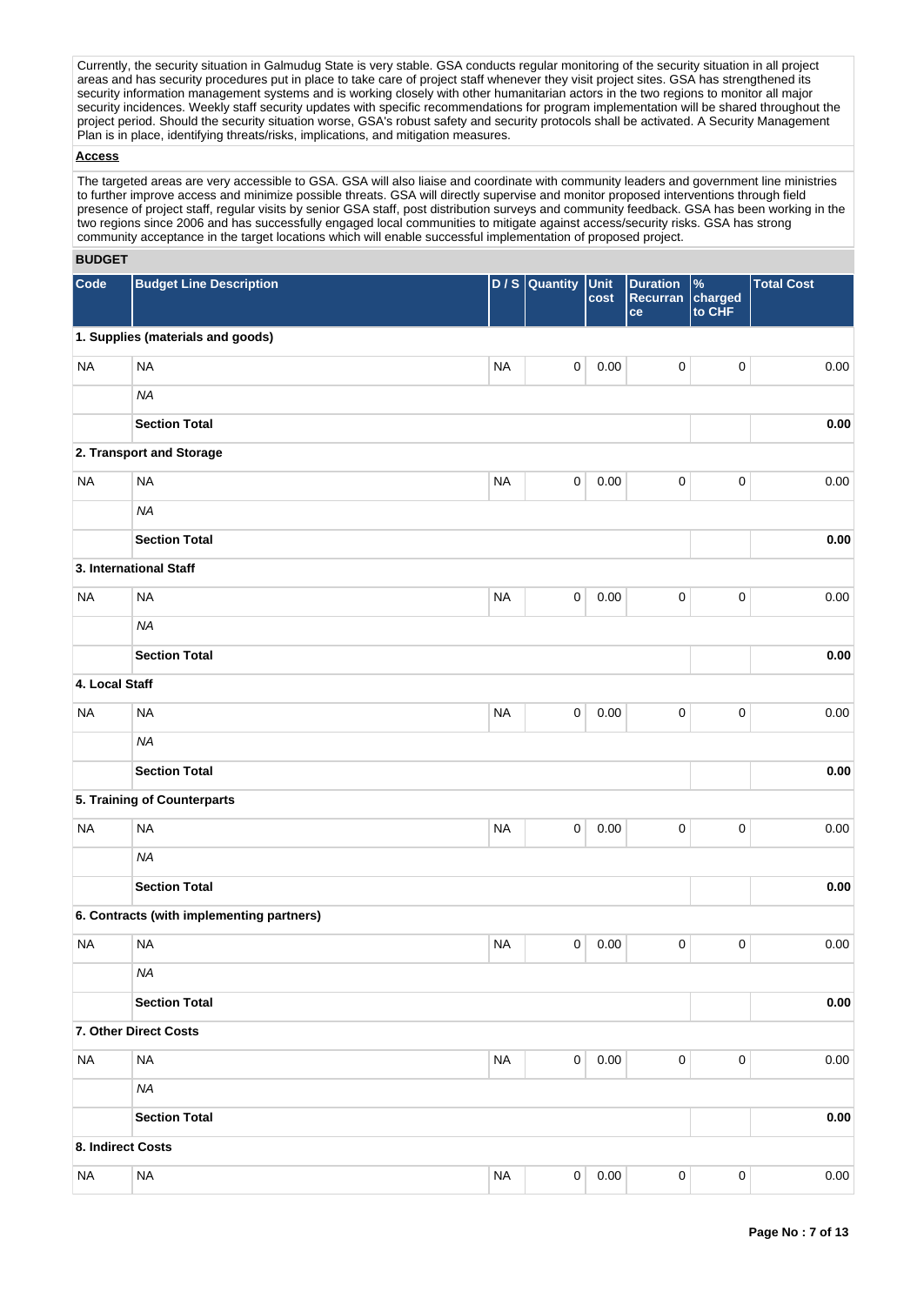|                | <b>NA</b>                                                    |           |                |          |             |             |      |
|----------------|--------------------------------------------------------------|-----------|----------------|----------|-------------|-------------|------|
|                | <b>Section Total</b>                                         |           |                |          |             |             | 0.00 |
|                | 11. A:1 Staff and Other Personnel Costs: International Staff |           |                |          |             |             |      |
| <b>NA</b>      | <b>NA</b>                                                    | <b>NA</b> | $\mathsf 0$    | 0.00     | 0           | $\mathbf 0$ | 0.00 |
|                | <b>NA</b>                                                    |           |                |          |             |             |      |
|                | <b>Section Total</b>                                         |           |                |          |             |             | 0.00 |
|                | 12. A:1 Staff and Other Personnel Costs: Local Staff         |           |                |          |             |             |      |
| <b>NA</b>      | <b>NA</b>                                                    | <b>NA</b> | $\mathsf 0$    | 0.00     | $\pmb{0}$   | $\mathbf 0$ | 0.00 |
|                | <b>NA</b>                                                    |           |                |          |             |             |      |
|                | <b>Section Total</b>                                         |           |                |          |             |             | 0.00 |
|                | 13. B:2 Supplies, Commodities, Materials                     |           |                |          |             |             |      |
| <b>NA</b>      | <b>NA</b>                                                    | <b>NA</b> | 0              | 0.00     | 0           | $\mathbf 0$ | 0.00 |
|                | <b>NA</b>                                                    |           |                |          |             |             |      |
|                | <b>Section Total</b>                                         |           |                |          |             |             | 0.00 |
|                | 14. C:3 Equipment                                            |           |                |          |             |             |      |
| <b>NA</b>      | <b>NA</b>                                                    | <b>NA</b> | 0              | 0.00     | $\pmb{0}$   | 0           | 0.00 |
|                | <b>NA</b>                                                    |           |                |          |             |             |      |
|                | <b>Section Total</b>                                         |           |                |          |             |             | 0.00 |
|                | 15. D:4 Contractual Services                                 |           |                |          |             |             |      |
| <b>NA</b>      | <b>NA</b>                                                    | <b>NA</b> | 0              | 0.00     | $\pmb{0}$   | $\mathbf 0$ | 0.00 |
|                | <b>NA</b>                                                    |           |                |          |             |             |      |
|                | <b>Section Total</b>                                         |           |                |          |             |             | 0.00 |
| 16. E:5 Travel |                                                              |           |                |          |             |             |      |
| <b>NA</b>      | <b>NA</b>                                                    | <b>NA</b> | 0              | 0.00     | 0           | $\mathbf 0$ | 0.00 |
|                | <b>NA</b>                                                    |           |                |          |             |             |      |
|                | <b>Section Total</b>                                         |           |                |          |             |             | 0.00 |
|                | 17. F:6 Transfers and Grants to Counterparts                 |           |                |          |             |             |      |
| <b>NA</b>      | <b>NA</b>                                                    | <b>NA</b> | $\overline{0}$ | 0.00     | 0           | $\mathbf 0$ | 0.00 |
|                | <b>NA</b>                                                    |           |                |          |             |             |      |
|                | <b>Section Total</b>                                         |           |                |          |             |             | 0.00 |
|                | 18. G:7 General Operating and Other Direct Costs             |           |                |          |             |             |      |
| <b>NA</b>      | <b>NA</b>                                                    | <b>NA</b> | $\overline{0}$ | 0.00     | $\mathbf 0$ | $\mathbf 0$ | 0.00 |
|                | <b>NA</b>                                                    |           |                |          |             |             |      |
|                | <b>Section Total</b>                                         |           |                |          |             |             | 0.00 |
|                | 19. H.8 Indirect Programme Support Costs                     |           |                |          |             |             |      |
| <b>NA</b>      | <b>NA</b>                                                    | <b>NA</b> | $\mathbf 0$    | $0.00\,$ | $\pmb{0}$   | $\mathbf 0$ | 0.00 |
|                | <b>NA</b>                                                    |           |                |          |             |             |      |
|                | <b>Section Total</b>                                         |           |                |          |             |             | 0.00 |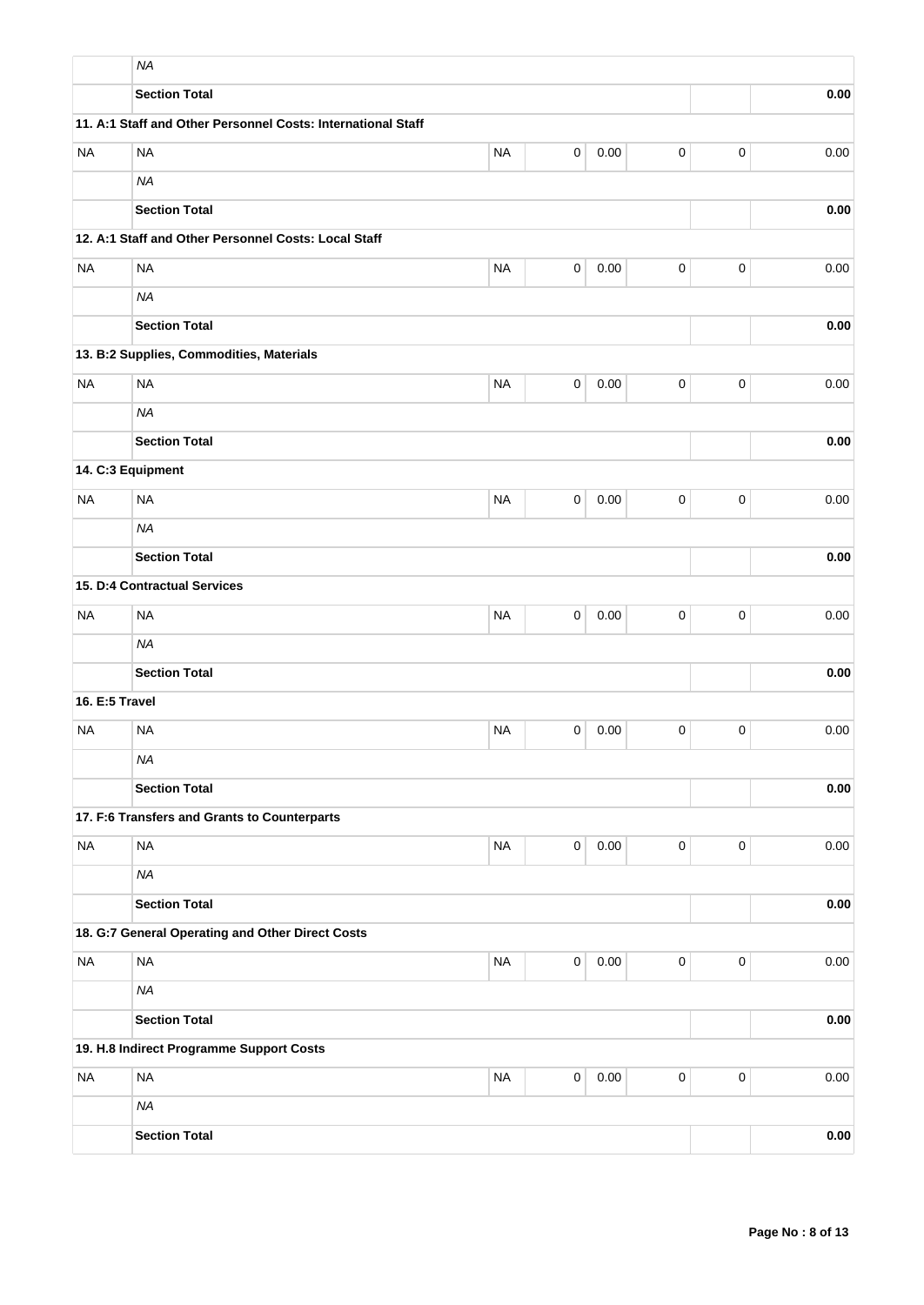|      | 20. Staff and Other Personnel Costs                                                                                                                                                                                                                                                                                                                                                                                                                                                                                                                                                                               |   |       |                       |   |        |            |  |
|------|-------------------------------------------------------------------------------------------------------------------------------------------------------------------------------------------------------------------------------------------------------------------------------------------------------------------------------------------------------------------------------------------------------------------------------------------------------------------------------------------------------------------------------------------------------------------------------------------------------------------|---|-------|-----------------------|---|--------|------------|--|
| 1.1  | Project Manager                                                                                                                                                                                                                                                                                                                                                                                                                                                                                                                                                                                                   | D |       | $1 \, 3,500$<br>.00   | 7 | 15.00  | 3,675.00   |  |
|      | Program Manager oversees the quality of the programming including donor reporting and donor relations. The position is based<br>in Galkacyo. He will dedicate 15% of his efforts/time on the project. GSA pays its expat staff \$3,500 per month.                                                                                                                                                                                                                                                                                                                                                                 |   |       |                       |   |        |            |  |
| 1.2  | Finance Manager                                                                                                                                                                                                                                                                                                                                                                                                                                                                                                                                                                                                   | D |       | 1 1,250<br>.00        | 7 | 15.00  | 1,312.50   |  |
|      | Finance Manager provides overall support to the project on financial matters concerning cash management and accounting for<br>operations and activity implementation in accordance with GSA finance, audit, and accounting standards. He will lead in<br>preparation/reviewing of project financial reports/documents, financial book keeping, and related project finance activities. The<br>position is based in Galkacyo. He will contribute 15% of his efforts/time on the project.                                                                                                                           |   |       |                       |   |        |            |  |
| 1.3  | <b>WASH Technical Manager</b>                                                                                                                                                                                                                                                                                                                                                                                                                                                                                                                                                                                     | D |       | $1 \mid 1,500$<br>.00 | 7 | 15.00  | 1,575.00   |  |
|      | WASH Technical Manager will provide technical guidance for the WASH interventions and is crucial for quality implementation of<br>sector activities. He will guide day-to-day implementation of proposed activities. He will contribute 15% of his efforts/time on the<br>project.                                                                                                                                                                                                                                                                                                                                |   |       |                       |   |        |            |  |
| 1.4  | <b>WASH Coordinator</b>                                                                                                                                                                                                                                                                                                                                                                                                                                                                                                                                                                                           | D |       | $1 \ 2,000$<br>.00    | 7 | 15.00  | 2,100.00   |  |
|      | The position is based in Galkacyo with travel to field offices. She/he will be responsible for the overall technical management,<br>representation, and coordination of the project. She/he will contribute 15% of his time to the project for the entire 7 months. The<br>position reports to the WASH Manager. The position is in charge of project monitoring.                                                                                                                                                                                                                                                 |   |       |                       |   |        |            |  |
| 1.5  | <b>WASH Assistants</b>                                                                                                                                                                                                                                                                                                                                                                                                                                                                                                                                                                                            | D |       | $1 \mid 1,000$<br>.00 | 7 | 25.00  | 1,750.00   |  |
|      | WASH Assistant leading on direct engagement with communities, training and field monitoring. The position will be committed to<br>this project, 25% for the entire 7 months of the project life.                                                                                                                                                                                                                                                                                                                                                                                                                  |   |       |                       |   |        |            |  |
| 1.6  | Logistics Assistant                                                                                                                                                                                                                                                                                                                                                                                                                                                                                                                                                                                               | D |       | 1   800.0<br>$\Omega$ | 7 | 35.00  | 1,960.00   |  |
|      | This is 100% based in Galkacyo and is responsible for procurements, stock control and fleet management related to this project.<br>The position reports to Logistics Coordinator based in Galkacyo. 35% of the time will be spent on this project and monthly salary<br>charged on same proportion.                                                                                                                                                                                                                                                                                                               |   |       |                       |   |        |            |  |
| 1.7  | Finance Assistant - Galkacyo                                                                                                                                                                                                                                                                                                                                                                                                                                                                                                                                                                                      | D |       | 1   800.0<br>$\Omega$ | 7 | 35.00  | 1,960.00   |  |
|      | This is 100% based in Galkacyo and is responsible for the daily financial controls and transactions related to this project. The<br>position reports to Finance Manager based in Galkacyo. 35% of the time will be spent on this project and monthly salary charged<br>on same proportion.                                                                                                                                                                                                                                                                                                                        |   |       |                       |   |        |            |  |
| 1.8  | Finance Assistant - Dussamareb                                                                                                                                                                                                                                                                                                                                                                                                                                                                                                                                                                                    | D |       | 1 800.0<br>0          | 7 | 30.00  | 1,680.00   |  |
|      | This is 100% based in Dussamareb and is responsible for the daily financial controls and transactions related to this project. The<br>position reports to Finance Manager based in Dussamareb. 30% of the time will be spent on this project and monthly salary<br>charged on same proportion.                                                                                                                                                                                                                                                                                                                    |   |       |                       |   |        |            |  |
| 1.9  | <b>WASH Engineer</b>                                                                                                                                                                                                                                                                                                                                                                                                                                                                                                                                                                                              | D |       | $1 \mid 1,000$<br>.00 | 7 | 25.00  | 1,750.00   |  |
|      | WASH Engineer based in field leading on technical design and supervision of water and sanitation infrastructure. The Engineer<br>will dedicate 25% of their time to this project for the entire 7 months. The position technically reports to the WASH Coordinator<br>and WASH Technical Manager                                                                                                                                                                                                                                                                                                                  |   |       |                       |   |        |            |  |
| 1.10 | Civil Engineer                                                                                                                                                                                                                                                                                                                                                                                                                                                                                                                                                                                                    | D |       | $1 \mid 1,000$<br>.00 | 7 | 20.00  | 1,400.00   |  |
|      | He will work in the field. He is responsible for all rehabilitation activities, provides technical direction for the project, coordinate<br>and supervises the implementation of the project. He will dedicate 20% of their time to this project for the entire 7 months.                                                                                                                                                                                                                                                                                                                                         |   |       |                       |   |        |            |  |
|      | <b>Section Total</b><br>19,162.50                                                                                                                                                                                                                                                                                                                                                                                                                                                                                                                                                                                 |   |       |                       |   |        |            |  |
|      | 21. Supplies, Commodities, Materials                                                                                                                                                                                                                                                                                                                                                                                                                                                                                                                                                                              |   |       |                       |   |        |            |  |
| 2.1  | Full rehabilitation and protection of the 5 strategic boreholes<br>(rehabilitation include complete renovated of water facilities<br>(elevated water tank, animal troughs and water kiosks)                                                                                                                                                                                                                                                                                                                                                                                                                       | D | 5     | 38,94<br>7.00         | 1 | 100.00 | 194,735.00 |  |
|      | Full rehabilitation and protection of the 5 strategic boreholes (Wakaalada BH (46.62853 - 6.14189) in Adaado district; Roobda'ay<br>BH in Balanbale area (45.76511 - 5.76801) and Dhabad BH (46.54925 - 5.768171) in Abudwaq district; Qorax BH in Gurcel area<br>(45.93981 - 4.96442) and Mareergur BH (46.5087 - 5.755871) in Dussamareb district. Rehabilitation include equip 5 boreholes<br>with borehole equipments, repair 5 existing elevated water storage tanks, Renovate 2 existing animal troughs and existing kiosks<br>on each of the 5 boreholes. Costs including casual labor. $@$ \$38,947 each. |   |       |                       |   |        |            |  |
| 2.2  | Quick Rehabilitation of 3 strategic boreholes; Saalax-dhadhab<br>and Gadoon in Dusemareeb district and Bangeele                                                                                                                                                                                                                                                                                                                                                                                                                                                                                                   | D |       | 3 21,35<br>0.00       | 1 | 100.00 | 64,050.00  |  |
|      | Quick Rehabilitation of 3 strategic boreholes; Saalax-dhadhab (45.79508 - 5.27362); Gadoon (46.67296 - 5.69516) in<br>Dusemareeb district; Bangeele (46.31318 - 6.08061) by providing new equipments and support to operational and maintenance<br>WASH training program; @ \$21,350 each.                                                                                                                                                                                                                                                                                                                        |   |       |                       |   |        |            |  |
| 2.3  | Distributions of 18,750 Aqua tabs to 1250 households Aqua<br>tabs (360 tabs/carton) and Chlorine doser for water purification<br>for water points                                                                                                                                                                                                                                                                                                                                                                                                                                                                 | D | 18750 | 0.08                  | 1 | 100.00 | 1,500.00   |  |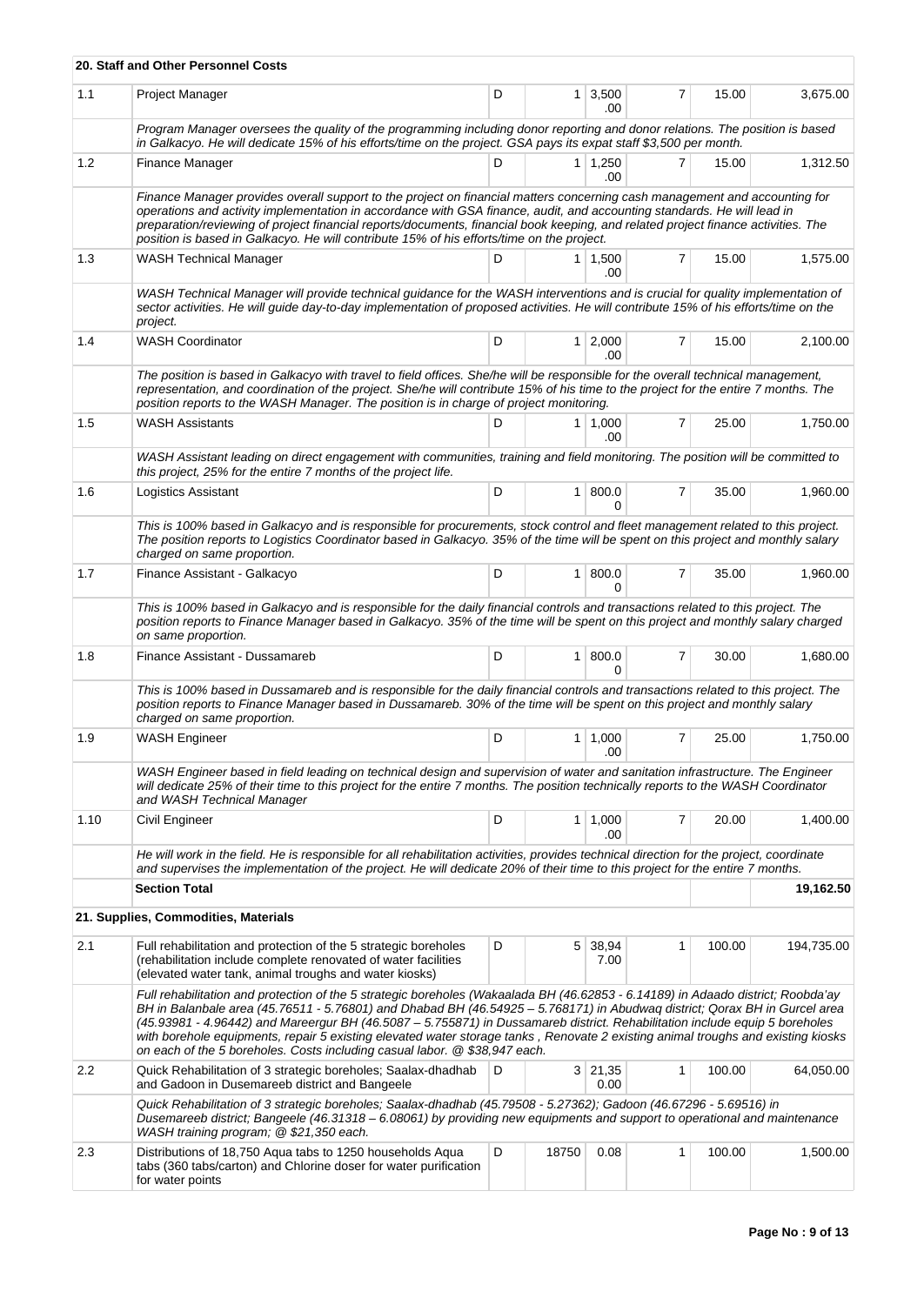|               | Distributions of 18,750 Aquatabs to be utilized to be utilized at HH level in order to provide clean and potable water in<br>AWD/cholera risk prone in order to provide clean and potable water to the whole community in AWD/cholera risk prone areas in<br>Adaado, Abudwaq and Dhuusamarreeb districts.                                                                                                                                                                                                                                                                                                                                                                                                                                                                                                                                                                                                                                                                                                                                                                                                                        |           |                |              |              |        |            |
|---------------|----------------------------------------------------------------------------------------------------------------------------------------------------------------------------------------------------------------------------------------------------------------------------------------------------------------------------------------------------------------------------------------------------------------------------------------------------------------------------------------------------------------------------------------------------------------------------------------------------------------------------------------------------------------------------------------------------------------------------------------------------------------------------------------------------------------------------------------------------------------------------------------------------------------------------------------------------------------------------------------------------------------------------------------------------------------------------------------------------------------------------------|-----------|----------------|--------------|--------------|--------|------------|
| 2.4           | Water Management Community Training (8 water committees<br>and WASH training)                                                                                                                                                                                                                                                                                                                                                                                                                                                                                                                                                                                                                                                                                                                                                                                                                                                                                                                                                                                                                                                    | D         |                | 8 425.0<br>0 | $\mathbf{1}$ | 100.00 | 3,400.00   |
|               | Training of 8 water committees (56 men and 24 women) on O&M of boreholes and WASH awareness, it is per diem per day for<br>the all participants including trainers of trainees and other community members from all sectors. Indeed at least 7 other people<br>from elders, members of the community and youth, women group, district officials and villages administration staff,etc will be<br>invited to attend, as observers for the program. USD 20 is per diem per day for all participants including trainers of trainees and<br>other community members from all sectors                                                                                                                                                                                                                                                                                                                                                                                                                                                                                                                                                 |           |                |              |              |        |            |
| 2.5           | Storage costs for target village                                                                                                                                                                                                                                                                                                                                                                                                                                                                                                                                                                                                                                                                                                                                                                                                                                                                                                                                                                                                                                                                                                 | D         | 1 <sup>1</sup> | 300.0<br>0   | 3            | 100.00 | 900.00     |
|               | Storage of equipment and materials                                                                                                                                                                                                                                                                                                                                                                                                                                                                                                                                                                                                                                                                                                                                                                                                                                                                                                                                                                                                                                                                                               |           |                |              |              |        |            |
| 2.6           | Vehicle rental @ 12 days/Month, \$69/day                                                                                                                                                                                                                                                                                                                                                                                                                                                                                                                                                                                                                                                                                                                                                                                                                                                                                                                                                                                                                                                                                         | D         | 1 <sup>1</sup> | 828.0<br>0   | 7            | 100.00 | 5,796.00   |
|               | Cost of car rental needed for implementation of the project, 12 days per month each day at \$69 for 7 months                                                                                                                                                                                                                                                                                                                                                                                                                                                                                                                                                                                                                                                                                                                                                                                                                                                                                                                                                                                                                     |           |                |              |              |        |            |
| 2.7           | Freight and transport                                                                                                                                                                                                                                                                                                                                                                                                                                                                                                                                                                                                                                                                                                                                                                                                                                                                                                                                                                                                                                                                                                            | D         | 1 <sup>1</sup> | 2,550<br>.00 | $\mathbf{1}$ | 100.00 | 2,550.00   |
|               | Transport of equipment such as Generators, pumps, pipes, etc. to each borehole site                                                                                                                                                                                                                                                                                                                                                                                                                                                                                                                                                                                                                                                                                                                                                                                                                                                                                                                                                                                                                                              |           |                |              |              |        |            |
|               | <b>Section Total</b>                                                                                                                                                                                                                                                                                                                                                                                                                                                                                                                                                                                                                                                                                                                                                                                                                                                                                                                                                                                                                                                                                                             |           |                |              |              |        | 272,931.00 |
| 22. Equipment |                                                                                                                                                                                                                                                                                                                                                                                                                                                                                                                                                                                                                                                                                                                                                                                                                                                                                                                                                                                                                                                                                                                                  |           |                |              |              |        |            |
| <b>NA</b>     | <b>NA</b>                                                                                                                                                                                                                                                                                                                                                                                                                                                                                                                                                                                                                                                                                                                                                                                                                                                                                                                                                                                                                                                                                                                        | <b>NA</b> | 0              | 0.00         | 0            | 0      | 0.00       |
|               | <b>NA</b>                                                                                                                                                                                                                                                                                                                                                                                                                                                                                                                                                                                                                                                                                                                                                                                                                                                                                                                                                                                                                                                                                                                        |           |                |              |              |        |            |
|               | <b>Section Total</b>                                                                                                                                                                                                                                                                                                                                                                                                                                                                                                                                                                                                                                                                                                                                                                                                                                                                                                                                                                                                                                                                                                             |           |                |              |              |        | 0.00       |
|               | 23. Contractual Services                                                                                                                                                                                                                                                                                                                                                                                                                                                                                                                                                                                                                                                                                                                                                                                                                                                                                                                                                                                                                                                                                                         |           |                |              |              |        |            |
| 4.1           | WASH consultant and training consultant                                                                                                                                                                                                                                                                                                                                                                                                                                                                                                                                                                                                                                                                                                                                                                                                                                                                                                                                                                                                                                                                                          | D         |                | 8 250.0<br>0 | $\mathbf{1}$ | 100.00 | 2,000.00   |
|               | Hygiene Consultant and training assistance for 2 persons @125 \$ for 8 target rehailitation borehole villages per day session.<br>Hygiene facilitator covers issues related to Sanitation facilities and hygiene. Safe drinking water and hygiene and Personal &<br>Environmental hygiene                                                                                                                                                                                                                                                                                                                                                                                                                                                                                                                                                                                                                                                                                                                                                                                                                                        |           |                |              |              |        |            |
| 4.2           | Gender consultant and training consultant                                                                                                                                                                                                                                                                                                                                                                                                                                                                                                                                                                                                                                                                                                                                                                                                                                                                                                                                                                                                                                                                                        | D         | 8              | 250.0<br>0   | 1            | 100.00 | 2,000.00   |
|               | Need of gender consultant and training consultant.<br>2 persons @125 \$ for 8 target rehabilitations borehole villages per day session. Among the roles of the gender consultant are;<br>- Facilitating the direct participation of both women and men in all activities, as beneficiaries, as stakeholders, etc.<br>- Ensuring there are appropriate benefit and positive outcomes from activities for women as well as men and Integrating a gender<br>perspective into all phases of planning cycles management's understanding of the links between gender issues and emergencies<br>requirements<br>- Awareness of the barriers (cultural, religious, security and other discriminatory practices) to access women in the various<br>processes; and possible ways to address them team awareness of the importance of gender mainstreaming in programming<br>women, girls, boys and men have equal access to the service deliveries<br>- Obstacles to equal access are promptly addressed water sites, distribution mechanisms and maintenance procedures are<br>accessible to women, including those with limited mobility |           |                |              |              |        |            |
| 4.3           | Hydro-geologist fees for study, study, supervision and reporting D                                                                                                                                                                                                                                                                                                                                                                                                                                                                                                                                                                                                                                                                                                                                                                                                                                                                                                                                                                                                                                                               |           | 1              | 1,000<br>.00 | 2            | 100.00 | 2,000.00   |
|               | Cost for Hydrogeologist fees per borehole for study, survey, supervision, and control and reporting for eight boreholes<br>rehabilitation. Constant-rate tests shall be pumped continuously for a minimum period of time of 2 days.                                                                                                                                                                                                                                                                                                                                                                                                                                                                                                                                                                                                                                                                                                                                                                                                                                                                                              |           |                |              |              |        |            |
|               | <b>Section Total</b>                                                                                                                                                                                                                                                                                                                                                                                                                                                                                                                                                                                                                                                                                                                                                                                                                                                                                                                                                                                                                                                                                                             |           |                |              |              |        | 6,000.00   |
| 24. Travel    |                                                                                                                                                                                                                                                                                                                                                                                                                                                                                                                                                                                                                                                                                                                                                                                                                                                                                                                                                                                                                                                                                                                                  |           |                |              |              |        |            |
| 5.1           | Travelling Expenses - Staff travel-GLK- ADA-ABU-DHU                                                                                                                                                                                                                                                                                                                                                                                                                                                                                                                                                                                                                                                                                                                                                                                                                                                                                                                                                                                                                                                                              | D         | 6              | 150.0<br>0   | 1            | 100.00 | 900.00     |
|               | An estimated 6 round trips for the project and management staff to travel to Adaado, Abudwaq and Dhuusamarreeb/Galkacyo<br>during the project life of 7 months.                                                                                                                                                                                                                                                                                                                                                                                                                                                                                                                                                                                                                                                                                                                                                                                                                                                                                                                                                                  |           |                |              |              |        |            |
|               | <b>Section Total</b>                                                                                                                                                                                                                                                                                                                                                                                                                                                                                                                                                                                                                                                                                                                                                                                                                                                                                                                                                                                                                                                                                                             |           |                |              |              |        | 900.00     |
|               | 25. Transfers and Grants to Counterparts                                                                                                                                                                                                                                                                                                                                                                                                                                                                                                                                                                                                                                                                                                                                                                                                                                                                                                                                                                                                                                                                                         |           |                |              |              |        |            |
| NA            | NA.                                                                                                                                                                                                                                                                                                                                                                                                                                                                                                                                                                                                                                                                                                                                                                                                                                                                                                                                                                                                                                                                                                                              | NA.       | 0              | 0.00         | 0            | 0      | 0.00       |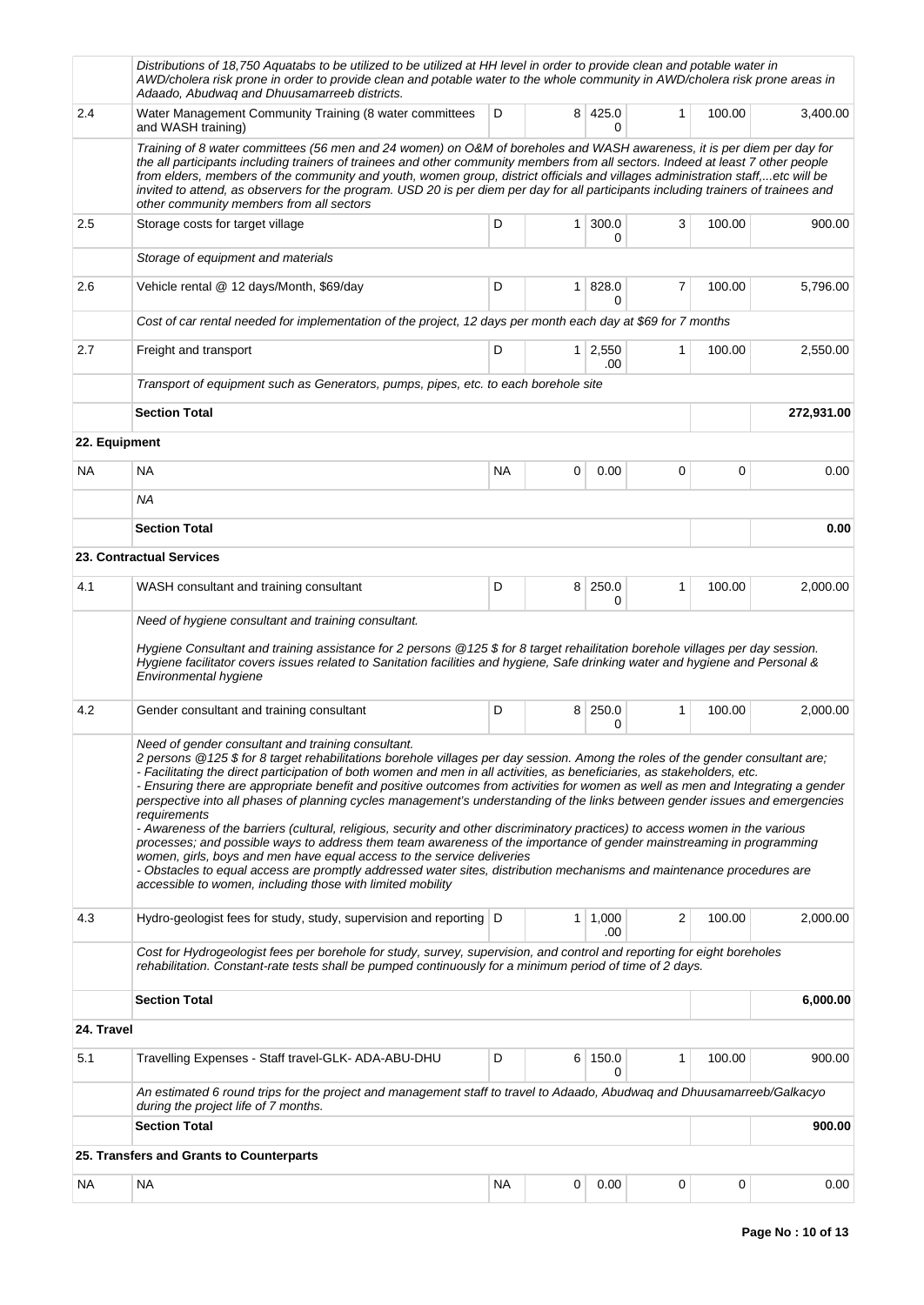|                         | <b>NA</b>                                                                                                                                                                |   |               |              |                |            |            |
|-------------------------|--------------------------------------------------------------------------------------------------------------------------------------------------------------------------|---|---------------|--------------|----------------|------------|------------|
|                         | <b>Section Total</b>                                                                                                                                                     |   |               |              |                |            | 0.00       |
|                         | 26. General Operating and Other Direct Costs                                                                                                                             |   |               |              |                |            |            |
| 7.1                     | Galkacyo Office Rent                                                                                                                                                     | D | 1             | 500.0<br>0   | $\overline{7}$ | 30.00      | 1,050.00   |
|                         | Contribution to the Galkacyo office rent. 30% of the monthly rent for 7 months will be charged to this project. \$1,050                                                  |   |               |              |                |            |            |
| 7.2                     | <b>Officer Stationary</b>                                                                                                                                                | D | 1             | 1,579<br>.00 | $\mathbf{1}$   | 50.00      | 789.50     |
|                         | The total cost of office stationery during project duration is usd1579/= whereby 50% of it will be charged to this project \$789.50                                      |   |               |              |                |            |            |
| 7.3                     | Communication                                                                                                                                                            | D | $\mathbf{1}$  | 500.0<br>0   | $\overline{7}$ | 50.00      | 1,750.00   |
|                         | Contribution to the Galkacyo office Telephone/Internet/Postage/Freight. 50% of the monthly communication costs for 7 months<br>will be charged to this project. \$1,750. |   |               |              |                |            |            |
|                         | <b>Section Total</b><br>3,589.50                                                                                                                                         |   |               |              |                |            |            |
| <b>SubTotal</b>         |                                                                                                                                                                          |   | 18,805.0<br>0 |              |                |            | 302,583.00 |
| <b>Direct</b>           |                                                                                                                                                                          |   |               |              |                |            | 302,583.00 |
| Support                 |                                                                                                                                                                          |   |               |              |                |            |            |
| <b>PSC Cost</b>         |                                                                                                                                                                          |   |               |              |                |            |            |
| <b>PSC Cost Percent</b> |                                                                                                                                                                          |   |               |              |                |            | 7.00       |
| <b>PSC Amount</b>       |                                                                                                                                                                          |   |               |              |                | 21,180.81  |            |
| <b>Total Cost</b>       |                                                                                                                                                                          |   |               |              |                | 323,763.81 |            |

# **Project Locations**

| Location                             | <b>Estimated</b><br>percentage<br>of budget<br>for each<br><b>location</b> | <b>Estimated number of beneficiaries</b><br>for each location |                                    |                   |                         | <b>Activity Name</b> |
|--------------------------------------|----------------------------------------------------------------------------|---------------------------------------------------------------|------------------------------------|-------------------|-------------------------|----------------------|
|                                      |                                                                            |                                                               | Men   Women   Boys   Girls   Total |                   |                         |                      |
| Galgaduud -> Cabudwaag -><br>Abutwag |                                                                            | 24 1,090                                                      |                                    | 1,232 1,180 1,450 | 4,952                   |                      |
| Galgaduud -> Cadaado                 |                                                                            | 33 1,680                                                      |                                    |                   | 1,864 1,768 1,950 7,262 |                      |
| Galgaduud -> Dhuusamarreeb           |                                                                            | 43 1,770                                                      |                                    | 1,942 1,940 2,250 | 7.902                   |                      |

# **Documents**

| <b>Category Name</b>                | <b>Document Description</b>                        |
|-------------------------------------|----------------------------------------------------|
| <b>Project Supporting Documents</b> | Aquatabs.pdf                                       |
| <b>Project Supporting Documents</b> | Aquatabs 1000.pdf                                  |
| <b>Project Supporting Documents</b> | Aquatabs-Handout-2011_.pdf                         |
| <b>Project Supporting Documents</b> | Registration GSA.jpg                               |
| <b>Project Supporting Documents</b> | Project Location.pdf                               |
| <b>Project Supporting Documents</b> | Galkacyo Cholera Report.jpg                        |
| <b>Project Supporting Documents</b> | Gu_2017_Rainfall_Perfomance.pdf                    |
| <b>Project Supporting Documents</b> | FSNAU-Food-Security-Quarterly-Brief-April-2017.pdf |
| <b>Project Supporting Documents</b> | Galkacyo Cholera Report.jpg                        |
| <b>Project Supporting Documents</b> | General Service Agency Profile.pdf                 |
| <b>Project Supporting Documents</b> | 11. Track Record and Experiences of GSA.pdf        |
| <b>Project Supporting Documents</b> | Recommondation latter .jpg                         |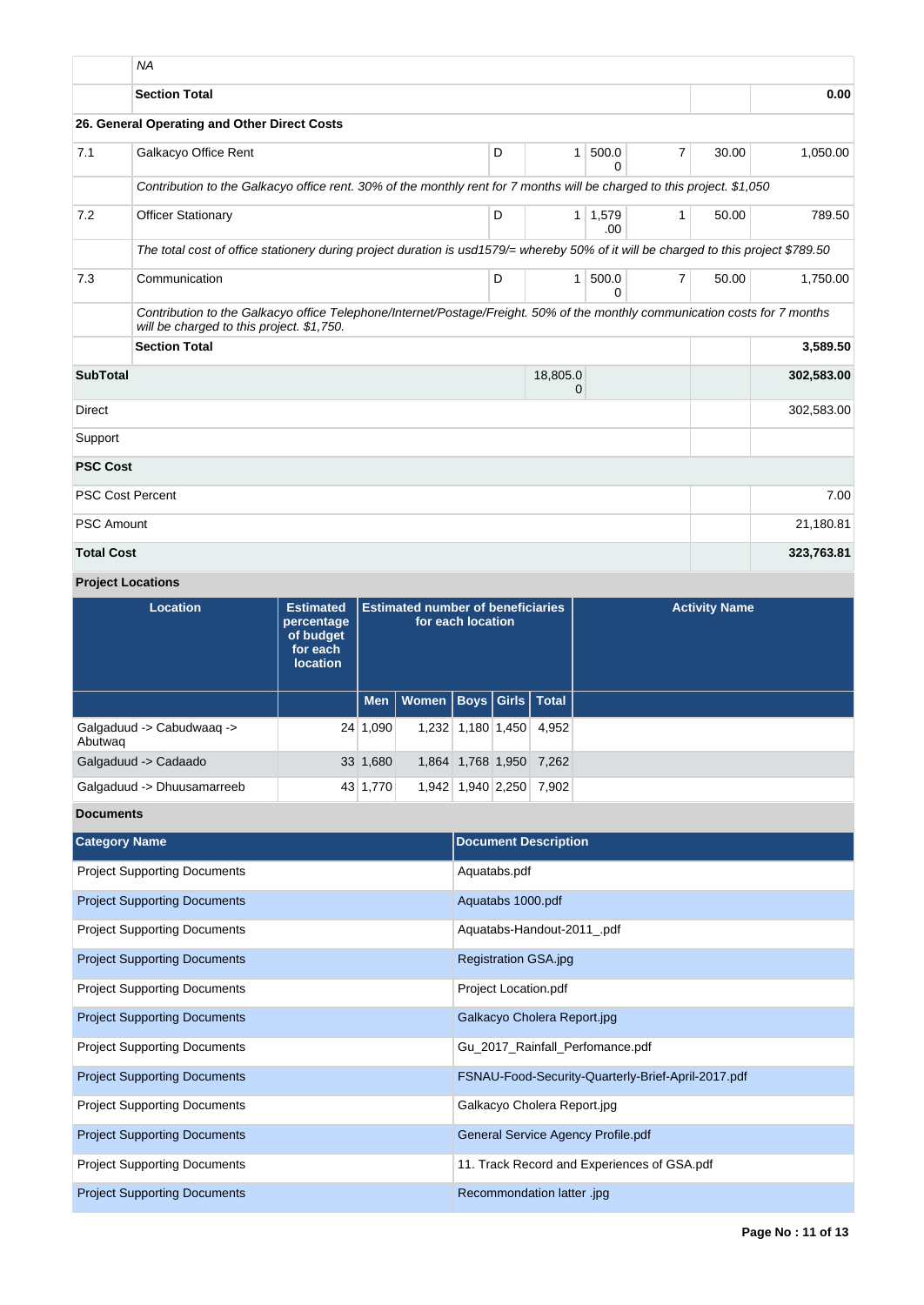| <b>Project Supporting Documents</b> | Caabowdwag Need Assessmt Survey report.pdf                                                                                                                               |
|-------------------------------------|--------------------------------------------------------------------------------------------------------------------------------------------------------------------------|
| <b>Budget Documents</b>             | Please disregard this file and delete it from the list BOQ Travel<br>$5.1$ .docx                                                                                         |
| <b>Budget Documents</b>             | Please disregard this file and delete it from the list this Comment 2.1 -<br>5 Full Rehabilitation of exsiting Water tank - Troughs - kiosks genset<br>pumps of Bhs.xlsx |
| <b>Budget Documents</b>             | Please disregard this file and delete it from the list Comment 2.1 -<br>Rehb of 3 Strategic Boreholes - Genset - Pump etc.xlsx                                           |
| <b>Budget Documents</b>             | Please disregard this file and delete it from the list BOQ 7.2.docx                                                                                                      |
| <b>Budget Documents</b>             | Genset Specification IMG-20170812-WA0005 (1).jpg                                                                                                                         |
| <b>Budget Documents</b>             | Genset Specification IMG-20170812-WA0005.jpg                                                                                                                             |
| <b>Budget Documents</b>             | Please disregard this file and delete it from the list Comment 2.5 OM<br><b>Training Project.xlsx</b>                                                                    |
| <b>Budget Documents</b>             | Please disregard this file and delete it from the list BOQ 2.7. docx                                                                                                     |
| <b>Budget Documents</b>             | Please disregard this file and delete it from the list BOQ comment 2.4<br>$(2).$ docx                                                                                    |
| <b>Budget Documents</b>             | Please disregard this file and delete it from the list BOQ 2.3.xlsx                                                                                                      |
| <b>Budget Documents</b>             | Please disregard this file and delete it from the list BOQ 2.6 Vehicle<br>rental (2).xlsx                                                                                |
| <b>Budget Documents</b>             | Please disregard this file and delete it from the list BOQ 7.2.xlsx                                                                                                      |
| <b>Budget Documents</b>             | Please disregard this file and delete it from the list BOQ 2.1.xlsx                                                                                                      |
| <b>Budget Documents</b>             | Please disregard this file and delete it from the list BOQ 2.2. xlsx                                                                                                     |
| <b>Budget Documents</b>             | Please disregard this file and delete it from the list BOQ 2.4.xlsx                                                                                                      |
| <b>Budget Documents</b>             | BOQ 7.3 Communication.xlsx                                                                                                                                               |
| <b>Budget Documents</b>             | Please disregard this file and delete it from the list BOQ 2.7.xlsx                                                                                                      |
| <b>Budget Documents</b>             | BOQ 5.1 Travel.xlsx                                                                                                                                                      |
| <b>Budget Documents</b>             | Revised GSA BOQ hfu comments - updated js .xlsx                                                                                                                          |
| <b>Budget Documents</b>             | BOQ 7.1 Galkayo Office rent.xlsx                                                                                                                                         |
| <b>Budget Documents</b>             | GSA - BOQs Consolidated - HFU comments 14 Septxlsx                                                                                                                       |
| <b>Budget Documents</b>             | Please disregard this file and delete it from the list BOQ 2.1.xlsx                                                                                                      |
| <b>Budget Documents</b>             | BOQ 2.3 Aqua tab.xlsx                                                                                                                                                    |
| <b>Budget Documents</b>             | BOQ 2.4 Water Management Community Training.xlsx                                                                                                                         |
| <b>Budget Documents</b>             | BOQ 2.6 Vehicle rental.xlsx                                                                                                                                              |
| <b>Budget Documents</b>             | BOQ 2.7 Freight and transport.xlsx                                                                                                                                       |
| <b>Budget Documents</b>             | Please disregard this file and delete it from the list BOQ 7.2.xlsx                                                                                                      |
| <b>Budget Documents</b>             | Please disregard this file and delete it from the list BOQ 7.2.xlsx                                                                                                      |
| <b>Budget Documents</b>             | Please disregard this file and delete it from the list BOQ 2.1.xlsx                                                                                                      |
| <b>Budget Documents</b>             | BOQ 2.1 Full Rehab for 5 Strategic Bhs.xlsx                                                                                                                              |
| <b>Budget Documents</b>             | BOQ 7.2 Office Stationary.xlsx                                                                                                                                           |
| <b>Budget Documents</b>             | BOQ 2.2 Quick Rehab for 3 Bhs.xlsx                                                                                                                                       |
| <b>Budget Documents</b>             | GSA - BOQs Consolidated - HFU comments 14 9 17. (1).xlsx                                                                                                                 |
| <b>Budget Documents</b>             | GSA - BOQs Consolidated - HFU comments 15. 9 17. (1).xlsx                                                                                                                |
| <b>Budget Documents</b>             | Please disregard this file and delete from list Revised BOQ 2.2<br>15917.xlsx                                                                                            |
| <b>Budget Documents</b>             | GSA - BOQs Consolidated - HFU comments 15. 9 17 rvsd gsa<br>15917.xlsx                                                                                                   |